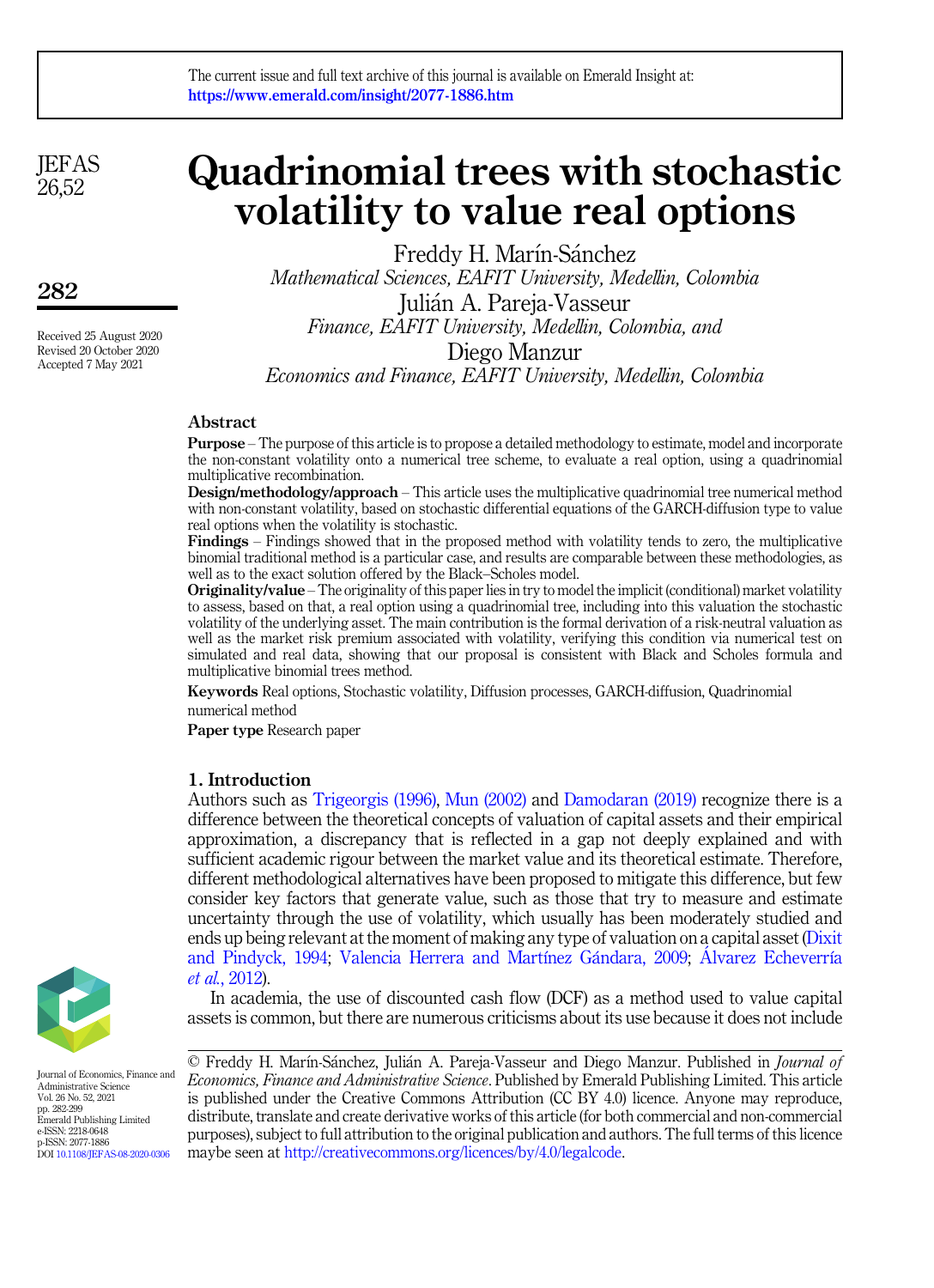elements such as contingent events, risk present in the cash flows and volatility [\(Trigeorgis,](#page-17-0) [1996\)](#page-17-0). To overcome some of these problems, the real options approach (ROA) was developed, which complements the DCF and allows it to include volatility as a fundamental parameter to quantify the risk and collect some elements associated with uncertainty ([Keswani and](#page-16-1) [Shackleton, 2006](#page-16-1); [Sabet and Heaney, 2017](#page-16-2)). The ROA model was derived from its simile in the theory of financial options by modelling the value of assets as a call or put options, considering that it is applied to investments in assets or real markets, although there is not a tradable market ([Cobb and Charnes, 2004\)](#page-14-1).

Since the [Black and Scholes](#page-14-2)'s (1973) seminal work, which is considered generally used as a method for estimating the value of European call and put options, multiple models and extensions have appeared that allow the valuation of other types of options in different contexts, using of different estimation techniques, such as closed analytical solutions, finite difference method, Adomian decomposition method and numerical method through multiplicative and additive binomial trees, but the problem of considering volatility constant persists. Recently, some models have appeared to include stochastic volatility and were created, fundamentally, to avoid considering this fixed variable in terms of evaluation time horizon. Motivated by this empirical evidence, several authors, such as [Hull and White \(1987\)](#page-15-2), [Scott \(1987\),](#page-16-3) [Scott \(1987\),](#page-16-3) [Chesney and Scott \(1989\),](#page-14-3) [Stein and Stein](#page-17-2) [\(1991\)](#page-17-2) and [Heston \(1993\),](#page-15-3) have proposed models that involve stochastic volatility as a parsimonious extension of the Black–Scholes model ([Black and Scholes, 1973\)](#page-14-2). Amongst previously mentioned models, the GARCH-diffusion type proposed by [Drost and Werker](#page-15-4) [\(1996\)](#page-15-4), [Duan \(1997\)](#page-15-5) and [Duan \(1996\)](#page-15-6) offers the first approximation between a GARCH process and a stochastic volatility model, supported by multiple research theoretical ([Ritchken and Trevor, 1999](#page-16-4); [Barone-Adesi](#page-14-4) et al., 2005; [Christoffersen](#page-14-5) et al., 2010; [Chourdakis and Dotsis, 2011](#page-14-6)) as well as empirical ([Fig](#page-15-7)a[-Talamanca, 2009;](#page-15-7) [Plienpanich](#page-16-5) et al.[, 2009;](#page-16-5) Wu et al.[, 2012,](#page-17-3) [2014,](#page-17-4) [2018](#page-17-5)). This paper proposes and motivates the inclusion of stochastic volatility in the ROA model, considering a rigorous mathematical development from a GARCH-diffusion stochastic differential equation (SDE) that has a numerical solution using multiplicative trees; besides, a prior estimate of a GARCH (1,1) process is required to allow an adequate real options valuation in real-world and risk-neutral situations.

This paper is organized as follows: [Section 2](#page-1-0) summarizes the stochastic volatility models and describes the GARCH-diffusion model used for the development of this research. [Section 3](#page-5-0) presents, in summary, the multiplicative quadrinomial tree method to assess real options. [Section 4](#page-9-0) offers a brief description of real options valuation, specifically, its use according to the method proposed. In [Section 5](#page-13-0), we present a series of numerical experiments and some examples. Finally, [Section 6](#page-13-1) is the discussion and conclusions.

#### <span id="page-1-0"></span>2. Literature review

One of the strongest assumptions considered in the Black–Scholes model [\(Black and](#page-14-2) [Scholes, 1973](#page-14-2)) is that volatility  $(\sigma)$  is constant; many studies have demonstrated that logarithm of returns on asset prices have leptokurtosis and conditional variance that changes randomly as a function of time ([Grajales Correa and P](#page-15-8)é[rez Ram](#page-15-8)í[rez, 2008\)](#page-15-8) and the assumption of conceiving a normal distribution does not apply ([Fern](#page-15-9)ández Castañ[o, 2007](#page-15-9)), additionally, implied volatilities are considered non-constant and differ between exercise prices and time to maturity. For these reasons, several extensions have been proposed in the literature in which volatility is considered a function of time as well as the price of the underlying asset, whereupon the linearity of drift and diffusion components of the asset price are maintained but incorporate a second equation that allows modelling the variance behaviour of  $S_t$ .

Real options quadrinomial trees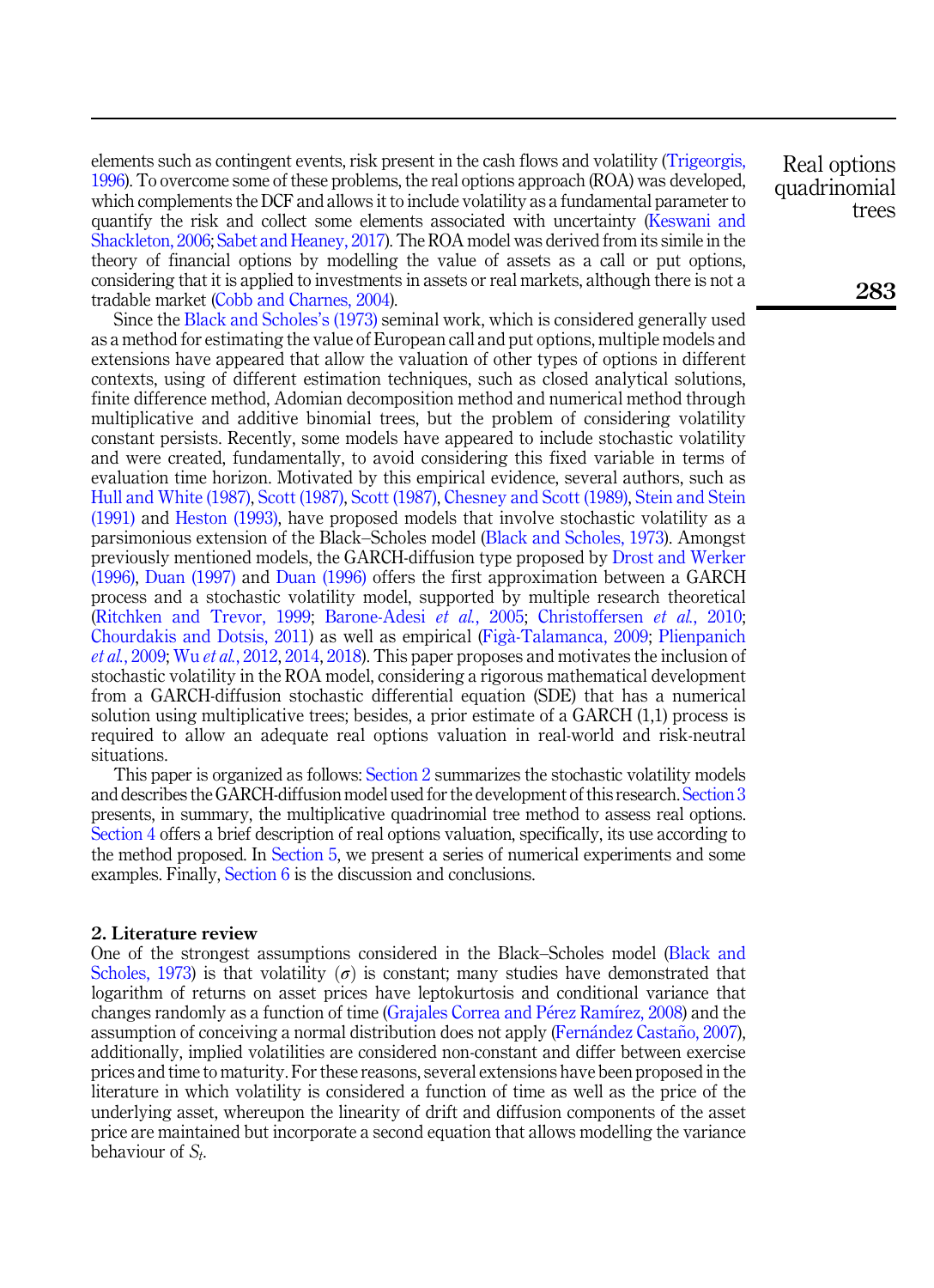#### 2.1 Stochastic volatility models **IEFAS**

A model with stochastic volatility describes its change over time and generalizes the Black– Scholes model, defined in a given filtered probability space  $(\Omega, \mathcal{F}, \mathcal{F}_t, \mathbb{P})$ , which generally satisfies a system of SDEs ([Hull and White, 1987;](#page-15-2) [Scott, 1987;](#page-16-3) [Wiggins, 1987](#page-17-6); [Chesney and Scott, 1989;](#page-14-3) [Nelson, 1990a,](#page-16-6) [b](#page-16-7); [Stein and Stein, 1991](#page-17-2); [Heston, 1993](#page-15-3); [Hilliard and](#page-15-10) [Schwartz, 1996;](#page-15-10) [Drost and Werker, 1996;](#page-15-4) [Duan, 1996,](#page-15-6) [1997;](#page-15-5) [Wilmott, 1998](#page-17-7); [Ritchken and](#page-16-4) [Trevor, 1999](#page-16-4); [Barone-Adesi](#page-14-4) et al., 2005; [Chang and Fu, 2009](#page-14-7); [Fig](#page-15-7)[a-Talamanca, 2009](#page-15-7); [Moretto](#page-16-8) et al.[, 2010;](#page-16-8) [Christoffersen](#page-14-5) et al., 2010; [Chourdakis and Dotsis, 2011;](#page-14-6) Wu et al.[, 2012](#page-17-3); Wu [et al.](#page-17-4), [2014;](#page-17-4) [Wu and Zhou, 2016;](#page-17-8) [Peng and Peng, 2016](#page-16-9); Wu et al.[, 2018;](#page-17-5) Wu et al.[, 2020](#page-17-9), see [Table 1\)](#page-3-0). We considered an SDE system described as follows:

$$
dS_t = \mu S_t dt + \sigma_t S_t dW_t^{(1)}
$$
  
\n
$$
d\sigma_t = f(S_t, \sigma_t, t) dt + g(S_t, \sigma_t, t) dW_t^{(2)}
$$
\n(1)

<span id="page-2-0"></span>where  $\mu$  is constant and volatility  $\sigma_t$  is considered as a dynamic variable in the price  $S_t$ . Studies like Wu *et al.* [\(2018](#page-17-5)) showed that the implied volatility, captured from historical data from the market, takes a relevant role in fitting the prices of the options as[Kim and Ryu \(2015\)](#page-16-10) explained as well. Functions  $f$  and  $g$  correspond to the tendency and diffusion of volatility, respectively. The model incorporates two sources of randomness  $W_t^{(1)}$  and  $W_t^{(2)}$  that correspond to Wiener's standard processes with a correlation coefficient  $\rho$ . The price process  $\{S_t, 0 \le t \le T\}$  is not completely described by equation (1), and the value  $S_t$  will be conditioned to the information of completely described by [equation \(1\),](#page-2-0) and the value  $S_t$  will be conditioned to the information of S<sub>0</sub>,  $\sigma_0$  and to the trajectory followed by volatility  $\{\sigma_s, 0 \le s \le t\}.$ 

The GARCH-diffusion model was introduced by Wong in 1964, but its popularity only grew following the works of [Nelson \(1990a,](#page-16-6) [b](#page-16-7)). An important condition was discovered by [Christoffersen](#page-14-5) et al. (2010) who demonstrated empirically, through the use of realized volatilities on the S&P500 returns with an option's data panel, that the Heston model was poorly specified because, in the diffusion model presented by the author, volatility was found in the square root instead of being considered linear; these conclusions were reaffirmed by [Chourdakis and Dotsis \(2011\)](#page-14-6) although they also suggested that the model should consider a nonlinear drift against a linear one.

Recent studies have indicated that this model allows a better description of the behaviour and dynamics of financial series than other types of models, such as [Heston \(1993\)](#page-15-3), [A](#page-14-8)i[t-](#page-14-8)[Sahalia and Kimmel \(2007\),](#page-14-8) [Jones \(2003\)](#page-15-11) and Wu et al. [\(2018\).](#page-17-5)

Also, it has been used as a good model for adjusting financial option data [\(Christoffersen](#page-14-5) et al.[, 2010;](#page-14-5) [Chourdakis and Dotsis, 2011](#page-14-6); [Kaeck and Alexander, 2012](#page-15-12); Wu et al.[, 2012](#page-17-3), [2014](#page-17-4), [2018,](#page-17-5) [2020](#page-17-9)). The most recent applied research related to this model is summarized in [Table 2](#page-4-0).

<span id="page-2-1"></span>In general terms, this type of model is usually characterized by not having a closed solution and is in the class of non-affine models; also, their solutions must be achieved with simulation, numerical methods (Wu *et al.*[, 2012\)](#page-17-3) or the use of integrals in SDEs ([Barone-Adesi](#page-14-4) et al.[, 2005;](#page-14-4) [Florescu and Viens, 2008](#page-15-13); [Vellekoop and Nieuwenhuis, 2009\)](#page-17-10). The system of traditional equations presented by this model has the following functional structure ([Barone-](#page-14-4)Adesi et al.[, 2005](#page-14-4)):

$$
dS_t = \mu S_t dt + \sqrt{V_t} S_t dW_t^{(1)}
$$
  
\n
$$
dV_t = (c_1 - c_2 V_t) dt + c_3 V_t dW_t^{(2)}
$$
\n(2)

where  $c_1$ ,  $c_2$  and  $c_3$  are positive constants;  $\mu$  is the tendency parameter;  $c_2$  is the mean-reversion rate;  $(c_1)/(c_2)$  is the mean long-term variance and  $c_3$  models the random behaviour of volatility and corresponds usually to the volatility of volatility. For its part,  $W_t^{(1)}$  and  $W_t^{(2)}$ correspond to Wiener processes with a correlation coefficient  $\rho$ .

284

26,52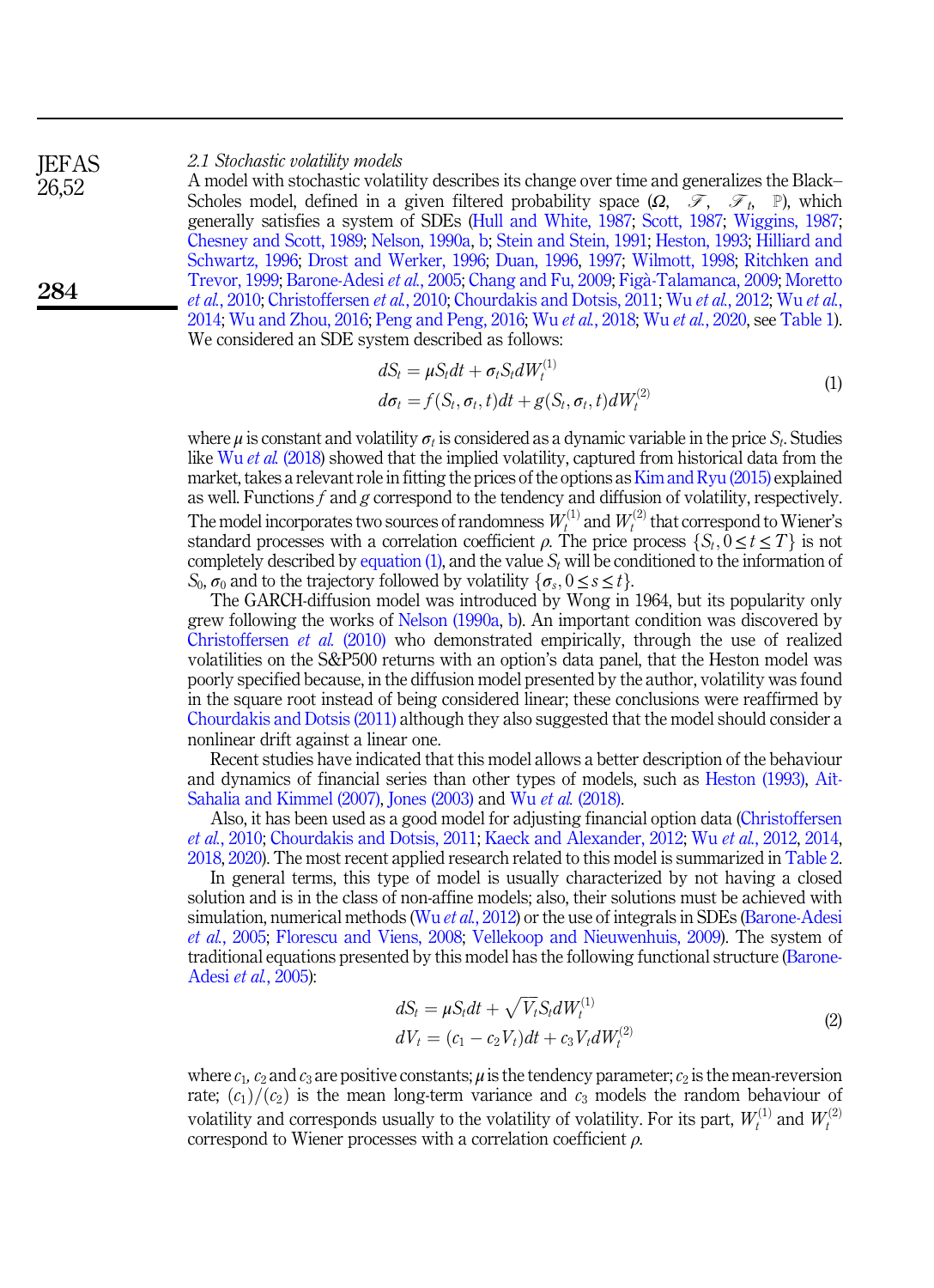<span id="page-3-0"></span>

| Method proposed                                                                                                                                                                      | Author(s)                                | Comments                                                                                                                                                                                                                                                                                                                                                                                                                                                                                          | Real options                          |
|--------------------------------------------------------------------------------------------------------------------------------------------------------------------------------------|------------------------------------------|---------------------------------------------------------------------------------------------------------------------------------------------------------------------------------------------------------------------------------------------------------------------------------------------------------------------------------------------------------------------------------------------------------------------------------------------------------------------------------------------------|---------------------------------------|
| $dS_t = \mu S_t dt + \sigma_t S_t dW_t^{(1)}$<br>$dV_t = \delta V_t dt + \xi V_t dW_t^{(2)}$                                                                                         | <b>Hull and White</b><br>(1987)          | The major contribution was that these parameters $\delta$<br>and $\xi$ were declared and considered constant<br>An analytical solution was also presented to assess                                                                                                                                                                                                                                                                                                                               | quadrinomial<br>trees                 |
|                                                                                                                                                                                      |                                          | a European call or put options<br>The authors concluded that Black-Scholes model<br>generally overestimates the option value, and the<br>degree of this overvaluation increases with time at<br>expiration                                                                                                                                                                                                                                                                                        | 285                                   |
| $dS_t = \mu S_t dt + \sigma_t S_t dW_t^{(1)}$<br>$d\sigma_t = \beta(\sigma^* - \sigma_t)dt + \gamma dW_t^{(2)}$                                                                      | Scott (1987)                             | As a novelty, $\sigma_t$ which is the instantaneous<br>volatility of the price asset, follows a mean-<br>reversion process, the Ornstein-Uhlenbeck type<br>It was concluded that it was not possible to find an<br>analytical solution of the proposed SDE, but that its<br>results were satisfactory when the estimated prices<br>of options were contrasted by the Monte Carlo<br>simulation method                                                                                             |                                       |
| $dS_t = \mu S_t dt + \sigma_t S_t dW_t^{(1)}$<br>$d\sigma_t = f(\sigma_t)dt + \theta \sigma_t dW_t^{(2)}$                                                                            | Wiggins (1987)                           | The author decided to use $f(\sigma_t)$ as a function that<br>describes the volatility tendency $\sigma_t$<br>The results showed that there are not many<br>differences between the valuation of his proposal<br>and the one obtained through the Black–Scholes<br>model                                                                                                                                                                                                                          |                                       |
| $dS_t = \mu S_t dt + \sigma_t S_t dW_t^{(1)}$<br>$d\sigma_t = \sigma_t \left  \frac{1}{2} \gamma^2 + \beta (\overline{a} - \ln \sigma_t) \right  dt$<br>$+\gamma\sigma_t dW_t^{(2)}$ | Chesney and<br>Scott (1989)              | In this paper, it was possible to demonstrate that<br>the wealth variable can be eliminated if the utility<br>function includes constant relative risk aversion<br>(CRRA), and the claim payments do not depend<br>directly on wealth                                                                                                                                                                                                                                                             |                                       |
| $dS_t = \mu S_t dt + \sigma_t S_t dW_t^{(1)}$<br>$d\sigma_t = -\delta(\sigma_t - \theta)dt + \kappa dW_t^{(2)}$                                                                      | <b>Stein and Stein</b><br>(1991)         | In this case, they used analytical techniques to<br>derive a closed explicit solution when volatility<br>follows an Ornstein-Uhlenbeck process (or AR1<br>process), with a reversion tendency to the long-term<br>mean $\theta$                                                                                                                                                                                                                                                                   |                                       |
| $dS_t = \mu S_t dt + \sqrt{v_t} S_t dW_t^{(1)}$<br>$dv_t = \kappa(\theta - v_t)dt + \sigma \sqrt{v_t}dW_t^{(2)}$                                                                     | <b>Heston</b> (1993)                     | The author used a technique to derive a closed-form<br>solution for pricing a European call option on an<br>asset with stochastic volatility. The technique is<br>based on characteristic functions                                                                                                                                                                                                                                                                                               |                                       |
| $dS_t = \mu S_t dt + \sqrt{V_t} S_t dW_t^{(1)}$<br>$dV_t = (c_1 - c_2 V_t)dt + c_3 V_t dW_t^{(2)}$                                                                                   | Nelson (1990a);<br><b>Nelson</b> (1990b) | The first approach between a GARCH process and<br>a stochastic volatility model (Duan, 1997), (Duan,<br>1996), (Drost and Werker, 1996). This model is<br>known as GARCH-diffusion<br>An algorithm was used to evaluate options, both<br>European and American, based on the construction<br>of trinomial trees (Ritchken and Trevor, 1999)<br>Barone-Adesi et al. (2005) analytically derived the<br>first four moments of the model and obtained a<br>closed solution to easily value an option | Table 1.<br>Summary of the SDE        |
| Source(s): Own elaboration                                                                                                                                                           |                                          |                                                                                                                                                                                                                                                                                                                                                                                                                                                                                                   | systems with<br>stochastic volatility |

<span id="page-3-1"></span>An alternative way to present the structural form of [equation \(2\)](#page-2-1) is an SDE; following (Wu et al.[, 2012](#page-17-3)):

$$
dS_t = \mu S_t dt + \sqrt{V_t} S_t dW_t^{(1)}
$$
\n(3)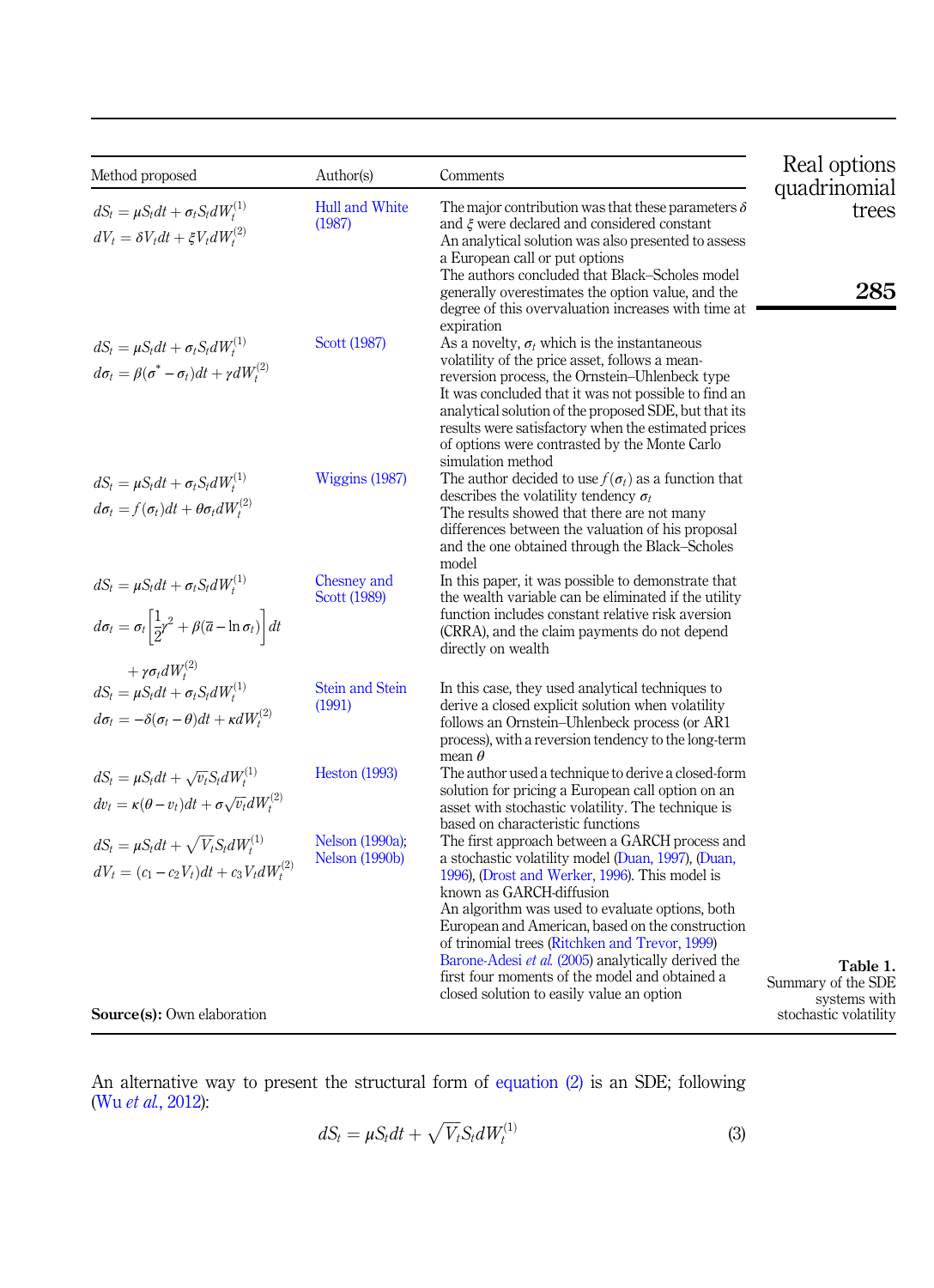<span id="page-4-0"></span>

| JEFAS<br>26,52                         | Author                            | Main conclusions                                                                                                                                                              |
|----------------------------------------|-----------------------------------|-------------------------------------------------------------------------------------------------------------------------------------------------------------------------------|
|                                        | Figà-Talamanca<br>(2009)          | Use multiple stock indexes to compare theoretical and empirical autocovariance. The<br>conclusion was that this model captures autocovariance observed in data                |
|                                        | Plienpanich et al.                | Integrated into the diffusion model a disturbance through a fractional noise, their                                                                                           |
|                                        | (2009)                            | results showed that the estimation of stock price of a commercial bank is better using                                                                                        |
|                                        |                                   | this model than the traditional Black-Scholes model                                                                                                                           |
| 286                                    | Wu et al. (2012)                  | Used the Hang Seng index (HSI) and concluded that using this model was better for                                                                                             |
|                                        |                                   | predicting the price of warrants than the classic model                                                                                                                       |
|                                        | Wu et al. (2014)                  | Studied Hong Kong stock market through American options and found the same<br>advantage using this model against the traditional one                                          |
|                                        | Wu and Zhou (2016)                | Used the Chinese volatility index (iVIX); their findings indicated that the risk of<br>volatility market values and risk premium volatility were negative, which implied that |
|                                        |                                   | investors in the Shanghai stock exchange are risk averse                                                                                                                      |
|                                        | Wu et al. (2018)                  | They proposed an estimation procedure that uses joint data on the underlying asset                                                                                            |
|                                        | Wu et al. (2020)                  | and options prices. They used HSI data and index warrant prices. Their findings                                                                                               |
|                                        |                                   | indicated that market prices of the volatility risk play an important role in fitting<br>option prices                                                                        |
| Table 2.                               |                                   | They extended the realized EGARCH-MIDAS (REGARCH-MIDAS) model, which                                                                                                          |
| Summary of the<br>empirical or applied |                                   | incorporates the implied volatility (IV) derived from option prices. Through an<br>empirical study with the S&P 500 index, they found that IV contains valuable               |
| research of GARCH-                     |                                   | information for predicting volatility                                                                                                                                         |
| diffusion model                        | <b>Source(s):</b> Own elaboration |                                                                                                                                                                               |

$$
dV_t = \alpha(\theta - V_t)dt + \sigma V_t dW_t^{(2)}
$$
\n(4)

<span id="page-4-1"></span>where parameters  $\alpha$ ,  $\theta$  and  $\sigma$  are constant and are equivalent to the mean-reversion speed, the mean long-term volatility or tendency and the volatility of volatility, respectively. Consequently,  $W_t^{(1)}$  and  $W_t^{(2)}$  correspond to independent one-dimensional standard Wiener motion processes.

This paper focuses on using [equations \(3\) and \(4\)](#page-3-1) to summarize the numerical method for a multiplicative quadrinomial tree that includes stochastic volatility, which will allow the valuation of a derivative instrument, such as real options, when the volatility of the underlying asset is stochastic. Hence, we use the equivalence proposed by [Hull \(2003\)](#page-15-14) and described by others [\(Pareja-Vasseur](#page-16-11) *et al.*, 2020) that relates the conditional variance from GARCH (1,1) and the stochastic variance from differential equation proposed in [\(4\)](#page-4-1), i.e.  $V_t$  is equivalent to  $h_i^2$ , with  $\alpha = \frac{(1 - \alpha_1 - \beta_1)}{\Delta t}$ ,  $\theta = \frac{a_0}{1 - \alpha_1 - \beta_1}$  and  $\sigma = \frac{\alpha_1 \sqrt{2}}{\Delta t}$  $\frac{\alpha_1\sqrt{2}}{\sqrt{\Delta t}}$ . These set of parameters of the conditional variance could be estimated by the maximum likelihood method, through computational tools such as Eviews or MatLab, previously checking the assumption of conditional heteroskedasticity ([Bollerslev, 1986\)](#page-14-9).

## 2.2 Quadrinomial recombination

The multiplicative quadrinomial trees methodology is summarized below, including all formulas for probabilities and transitions factors, and discounted rates. Considering the GARCH-diffusion model, over the time interval  $[t_i, t_k]$ , where  $\mu \in \mathbb{R}$ ,  $\alpha \geq 0$ ,  $\theta > 0$  and  $\sigma > 0$  are constant, while  $\{W_t^{(1)}\}_{t\geq0}$  and  $\{W_t^{(2)}\}_{t\geq0}$  are independent one-dimensional standard Wiener motions, supposing further that  $S_t = S_t$  and  $V_t = V_t$  probabilities of the transition and motions, supposing further that  $S_t = S_i$  and  $V_t = V_i$ , probabilities of the transition and growth factors for the processes  $V_i$  and  $S_i$  respectively are defined as Pareja-Vasseur and growth factors for the processes  $V_t$  and  $S_t$ , respectively, are defined as [Pareja-Vasseur and](#page-16-12) [Mar](#page-16-13)í[n-S](#page-16-12)á[nchez \(2019\)](#page-16-12) and Marí[n S](#page-16-13)ánchez (2010):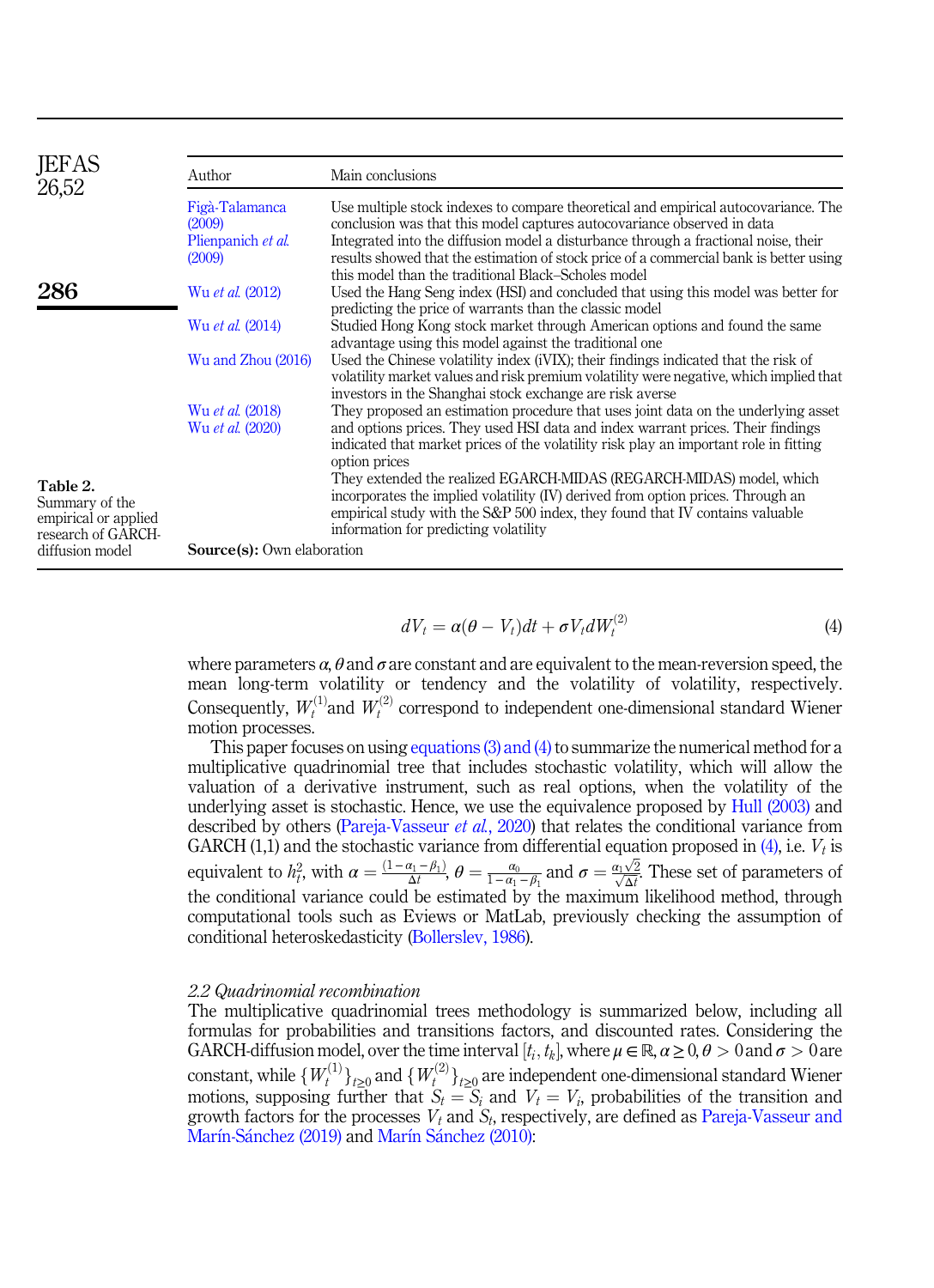$$
u_j^{(i)} = \exp\left(\sigma\sqrt{\Delta t}\right), d_j^{(i)} = \frac{1}{u_j^{(i)}}, A_{jV}^{(i)} = \exp\left(\alpha\left(\frac{\theta}{V_j^{(i)}} - 1\right)\Delta t\right) \text{ and}
$$
Real options  
quadrinomial trees

Real options

287

$$
p_j^{(i)} = \frac{1}{2} + \frac{\left(\frac{\alpha\theta}{V_j^{(i)}} - \alpha - \frac{1}{2}\sigma^2\right)\sqrt{\Delta t}}{2\sigma}
$$

$$
h_j^{(i)} = \exp\left(\sqrt{V_j^{(i)}}\sqrt{\Delta t}\right), \ \ l_j^{(i)} = \frac{1}{h_j^{(i)}}, A_S = \exp(\mu \Delta t) \ \text{ and } \ q_j^{(i)} = \frac{1}{2} + \frac{\left(\mu - \frac{V_j^{(i)}}{2}\right)\sqrt{\Delta t}}{2\sqrt{V_j^{(i)}}}
$$

To consider the recombination of two binomial trees  $S^{(i)} = \left(S_j^{(i)}\right), j \in J^{(i)}$  and  $V^{(i)} = \left(V_k^{(i)}\right), k \in K^{(i)}$  which possess the same number of nodes along their time axes, that is,  $J^{(i)} = K^{(i)}$  for all i. Denote the transition probabilities of  $S^{(i)}$  by  $q_j^{(i)}$  with increases up and down defined by  $h_j^{(i)}$  and  $l_j^{(i)}$ , and for  $V^{(i)}$  by  $p_k^{(i)}$ ,  $u_k^{(i)}$  and  $d_k^{(i)}$ , respectively. The values of the two variables are being modelled as a direct product  $S^{(i)} \times V^{(i)}$ , defined by a tree  $T^{(i)}$ with a node described by  $T_{j,k}^{(i)} =$  $(S_j^{(i)}, V_k^{(i)})$  at the time *i*. In the next step,  $T_{j,k}^{(i)}$  generates four nodes:  $T_{j+1,k+1}^{(i+1)} =$  $\left(S_j^{(i)}h_j^{(i)}, V_k^{(i)}u_k^{(i)}\right), \quad T_{j,k+1}^{(i+1)} =$  $\left(S_j^{(i)} l_j^{(i)}, V_k^{(i)} u_k^{(i)}\right), \quad T_{j+1,k}^{(i+1)} =$  $\left(S_j^{(i)}h_j^{(i)}, V_k^{(i)}\right)$  $d_k^{(i)}$  and  $T_{j,k}^{(i+1)} =$  $\left(S_j^{(i)} l_j^{(i)}, V_k^{(i)} d_k^{(i)}\right)$ , and respective probabilities are  $q_j^{(i)} p_k^{(i)}, \left(1-q_j^{(i)}\right)$  $\phi_k^{(i)},q_j^{(i)}\Big(1-\rho_k^{(i)}\Big)$  and  $\Big(1-q_j^{(i)}\Big)\,\Big(1-\rho_k^{(i)}\Big),$  respectively ([Lari-Lavassani](#page-16-14) *et al.*, 2001) ([Pareja-](#page-16-12)[Vasseur and Mar](#page-16-12)í[n-S](#page-16-12)á[nchez, 2019](#page-16-12)).

After all the corresponding parameters have been defined for  $V_t$  and for  $S_t$ , it is possible to construct a tree that emulates the behaviour of the price  $S_t$ , where each discrete step has a value of branches equal to  $4^n$ , where *n* corresponds to the number of steps, but when the respective recombination is performed, the number of branches decreases to  $n^2$ , as can be seen in [Figure 1](#page-6-0). Also, the value of each position for the first step of the tree is presented in [Figure 1](#page-6-0) ([Pareja-Vasseur and Mar](#page-16-12)í[n-S](#page-16-12)á[nchez, 2019\)](#page-16-12).

#### <span id="page-5-0"></span>3. Method

It is common knowledge that an option is considered a financial instrument that grants a right to the buyer and an obligation to the seller, to buy or sell a certain asset or underlying asset at a price established on a fixed date; the exchange price that is obtained for acquiring the option is known as premium. Amongst the methods used in its valuation, the multiplicative binomial method is the most often used and appropriate because it is easy to understand and construct (Cox *et al.*[, 1979](#page-15-15)). After all, it allows us to emulate the price of the underlying asset in discrete time and offer the respective valuation of the derivative.

#### 3.1 Real options valuation

One of the recent development techniques for valuing capital assets is known as ROA; according to this method, which is complementary to the DCF model, the aim is to introduce the volatility present in cash flows and the occurrence of contingent events. The method emerges from the theory of financial options, except the valuation is performed for capital assets in real markets. This type of options, such as financial options, can be assessed using different techniques, where the most appropriate is the numerical method with multiplicative binomial trees ( $\cos \theta$  *et al.*[, 1979\)](#page-15-15), because of its simple and intuitive handling, in the sense that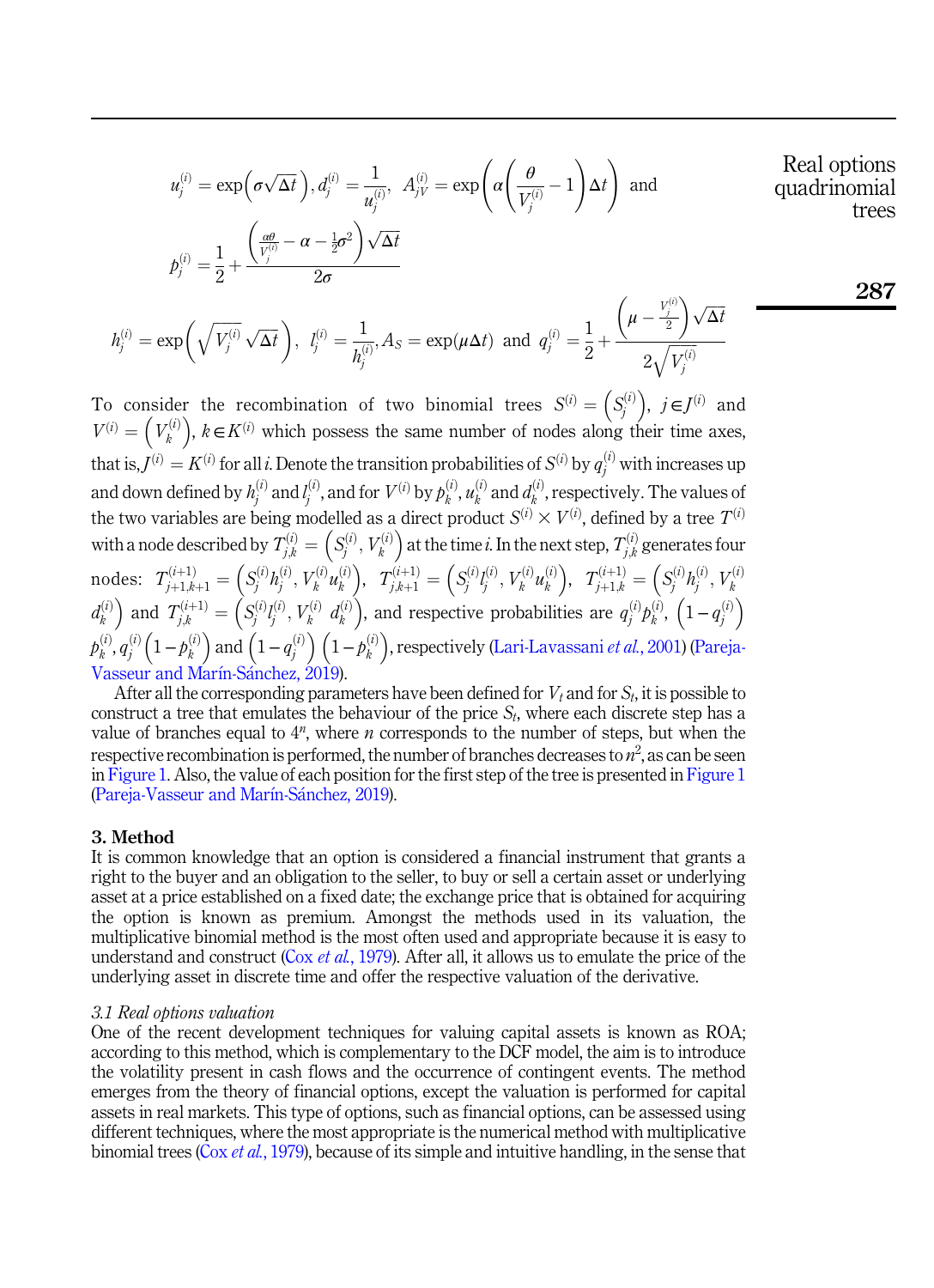<span id="page-6-0"></span>**IEFAS** 26,52



Figure 1. The first and second step of the proposed multiplicative quadrinomial tree model to stochastic asset price and volatility



**Note(s):** The figure was made with Solid Edge **Source(s):** Own elaboration

continuous-time price of an underlying asset approximates to a geometric Brownian motion  $(GBM)$  [\(Smith, 2005;](#page-17-11) [Sina and Guzm](#page-17-12)[an, 2019](#page-17-12)), emulated through a process in discrete time organized as a tree, where it is possible to analyse, in graphical and numerical forms, the anticipated execution (or not) of the option. The ROA technique allows us to assess the strategic Net Present Value (NPV), through the appropriated estimation of the premium value of call/put options and comparing this value to the traditional DCF method, which is also called static NPV. According to this theory, options are used to, for example, defer, contract, expand or abandon that correspond to American call and put options adapted or modified to that context ([Sabet and Heaney, 2017;](#page-16-2) Siña and Guzmá[n, 2019\)](#page-17-12).

The main criticism of this methodology is that the same variables are used as in financial options valuation, with any kind of adjustment respect the application's field. Specifically, the problem lies in these variables: the discount rate and volatility. The first problem concerns some adjustment measures, and it is even possible to use utility functions to represent an economic agent that models attitudes and preferences for a certain situation and thereby estimate the value as a true equivalent, using a risk-free discount rate without complications ([Pareja Vasseur and Cadavid P](#page-16-15)[erez, 2016\)](#page-16-15). The second problem is the precarious development of the theoretical approaches to estimate volatility; the traditional estimation methodology, starting from the logarithmic return of the cash flows ([Rogers, 2002\)](#page-16-16) to the conditional volatility method of [Brand](#page-14-10)ão et al. [\(2012\)](#page-14-10), going through the normal returns of cash flows ([Lewis and Spurlock, 2004](#page-16-17)), the project proxy approach, the market asset disclaimer method or Copeland and Antikarov's method ([Copeland and Antikarov, 2003\)](#page-15-16) the administrative estimates or made by experts, the correlated risk-free asset [\(Trigeorgis, 1996\)](#page-17-0), the market proxy approach or historical analysis ([Mun, 2002\)](#page-16-0), the implied volatility [\(Lewis and Spurlock,](#page-16-17) [2004\)](#page-16-17), the Herath and Parks method [\(Herath and Park, 2002\)](#page-15-17) and those of [Godinho \(2006\)](#page-15-18), basically focused on the estimation of the unconditional volatility, which retains the drawback of assuming this phenomenon as constant. Works such as [Brand](#page-14-10)ão et al.  $(2012)$ only allow us to estimate it conditionally but without exploring the benefits of modelling it stochastically.

Most of the volatility estimation methods based on the ROA technique are basic, built on a single-level SDE, which only allows modelling the random asset's price, and fails to include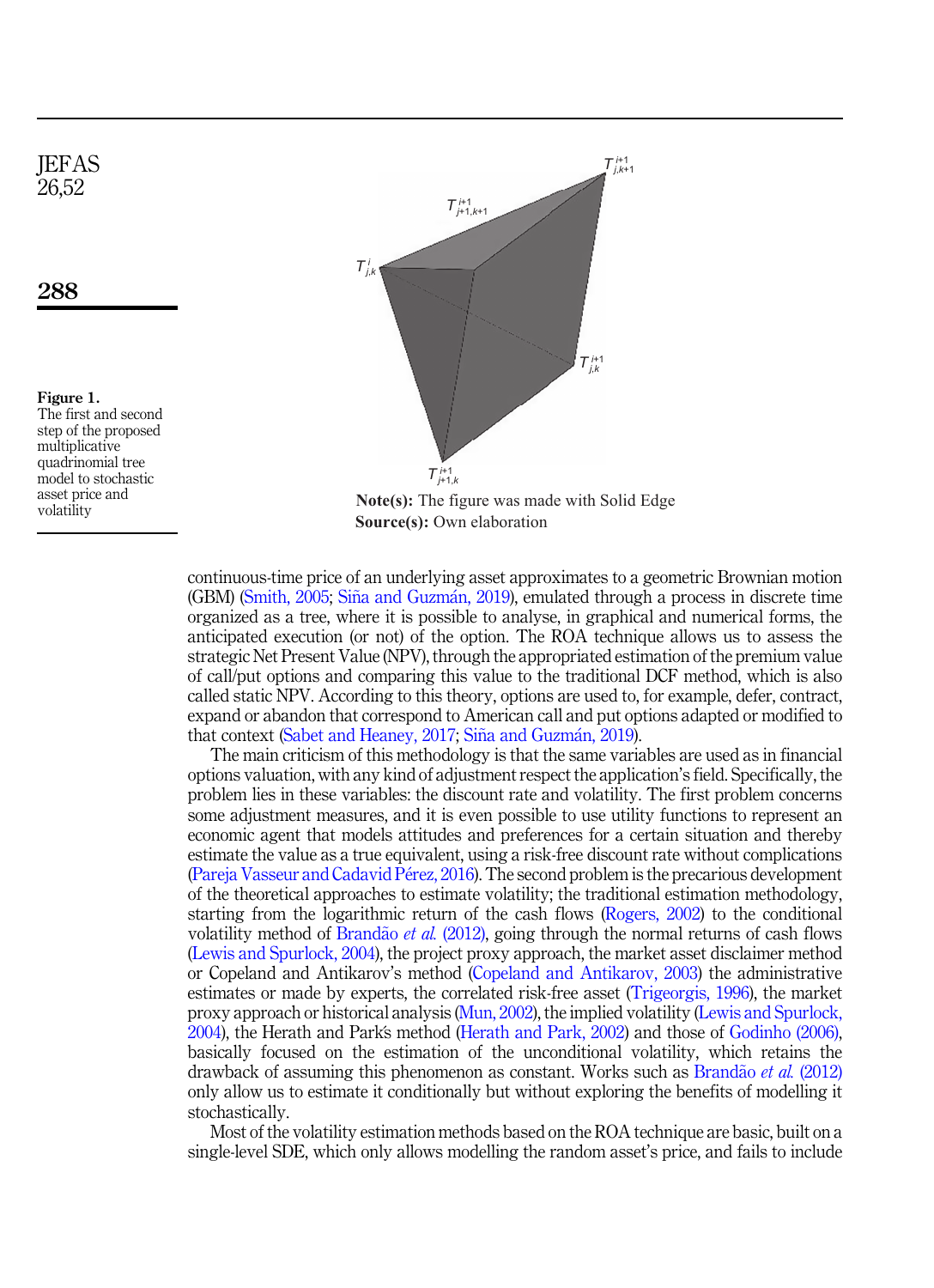<span id="page-7-1"></span>the effect of volatility on this variable. A differential equation that commonly uses the following structure is given by:

$$
dS_t = \mu S_t dt + \sigma S_t dW_t \tag{5}
$$

with  $t \in [0, T]$  and the initial condition  $S_0 = S$ , where  $\mu$  is constant and denotes the asset's average rate of return,  $\sigma > 0$  corresponds to volatility and  $\{W_t\}_{t>0}$  is a one-dimensional standard Wiener process.

Because of that it is necessary to make progress on both sides: the estimation of the volatility phenomena and its respective modelling through numerical methods because the high number of methodologies focuses mainly on an unconditional estimation of it. Finally, some of these techniques only present basic models for estimating the variable treated, which allows more advanced extensions or versions to be modelled, both the underlying asset and the volatility behaviour, conditionally and stochastically, but none of them explore the necessary changes that must be implemented in the valuation of options with these methods, specifically numerical ones, which are the most used and are also a motivation for the current research.

#### 3.2 Algebraic expression

<span id="page-7-0"></span>Assume an option (real or financial) over an asset that does not pay dividends, with an initial price  $S_0$  and strike price K, is divided into N sub-intervals, each one with duration  $\Delta t$ . Define  $f_{j,k}^{(i)}$  the value of the option in the node  $(i, j, k)$ . Based on [Mar](#page-16-13)í[n S](#page-16-13)á[nchez \(2010\)](#page-16-13) and Pareja-<br>[Vasseur and Mar](#page-16-12)í[n-S](#page-16-12)ánchez (2019), the price of the asset has quadrinomial recombination in node  $(i, j, k)$ , which can be represented by the following expression:

$$
T_{j,k}^{(i)} = S_0 \prod_{w=1}^{k-1} h_w^w \prod_{w=1}^{i-k} l_k^{i-w} * V_0 \prod_{m=1}^{j-1} u_m^m \prod_{m=1}^{i-j} d_j^{i-m} \tag{6}
$$

with  $T_0 = T_{1,1}^{(1)}$ ;  $i = 2, ..., N$ ,  $j = 1, 2, ..., i$  and  $k = 1, 2, ..., i$ . Keep in mind that in this case, both u and d are constant, so [equation \(6\)](#page-7-0) can be summarized as follows:  $T_{j,k}^{(i)} = S_0 \prod_{w=1}^{k-1} h_w^w \prod_{w=1}^{i-k} l_k^{i-w} * V_0 w^{i-1} d^{i-j}$ <br>Below there is an algebraic approac .

Below there is an algebraic approach based on the proposed methodology to assess the basic real options:

(1) In case of an option to wait, the evaluation is performed in a similar way as the American financial call option – where the value at its maturity date is given by  $max(T_t - K)$ ; so,

$$
f_{j,k}^{(N)} = \max\Big(S_0 \prod_{w=1}^{k-1} h_w^w \prod_{w=1}^{N-k} l_k^{N-w*} V_0 u^{j-1} d^{N-j} - K, 0\Big),
$$

for  $j = 1, 2, \ldots, i$  and  $k = 1, 2, \ldots, i$ , while its discounted value is defined as,

$$
f_{j,k}^{(i)} = \max \left[ T_{j,k}^{(i)} - K, \left( q_j^{(i)} p_k^{(i)} f_{j+1,k+1}^{(i+1)} + \left( 1 - q_j^{(i)} \right) p_k^{(i)} f_{j,k+1}^{(i+1)} + q_j^{(i)} \left( 1 - p_k^{(i)} \right) f_{j+1,k}^{(i+1)} \right) + \left( 1 - q_j^{(i)} \right) \left( 1 - p_k^{(i)} \right) f_{j,k}^{(i+1)} \right) A_{jV}^{(i)-1} A_S^{-1}
$$

(2) In case of an expansion option, where the expansion factor is defined by  $EF$  and  $K$ represents the additional investment for expansion, it is considered as a modified American call option and the value at its maturity date is given by  $\max(T_t * EF - K, T_t)$ ; so,

quadrinomial trees

Real options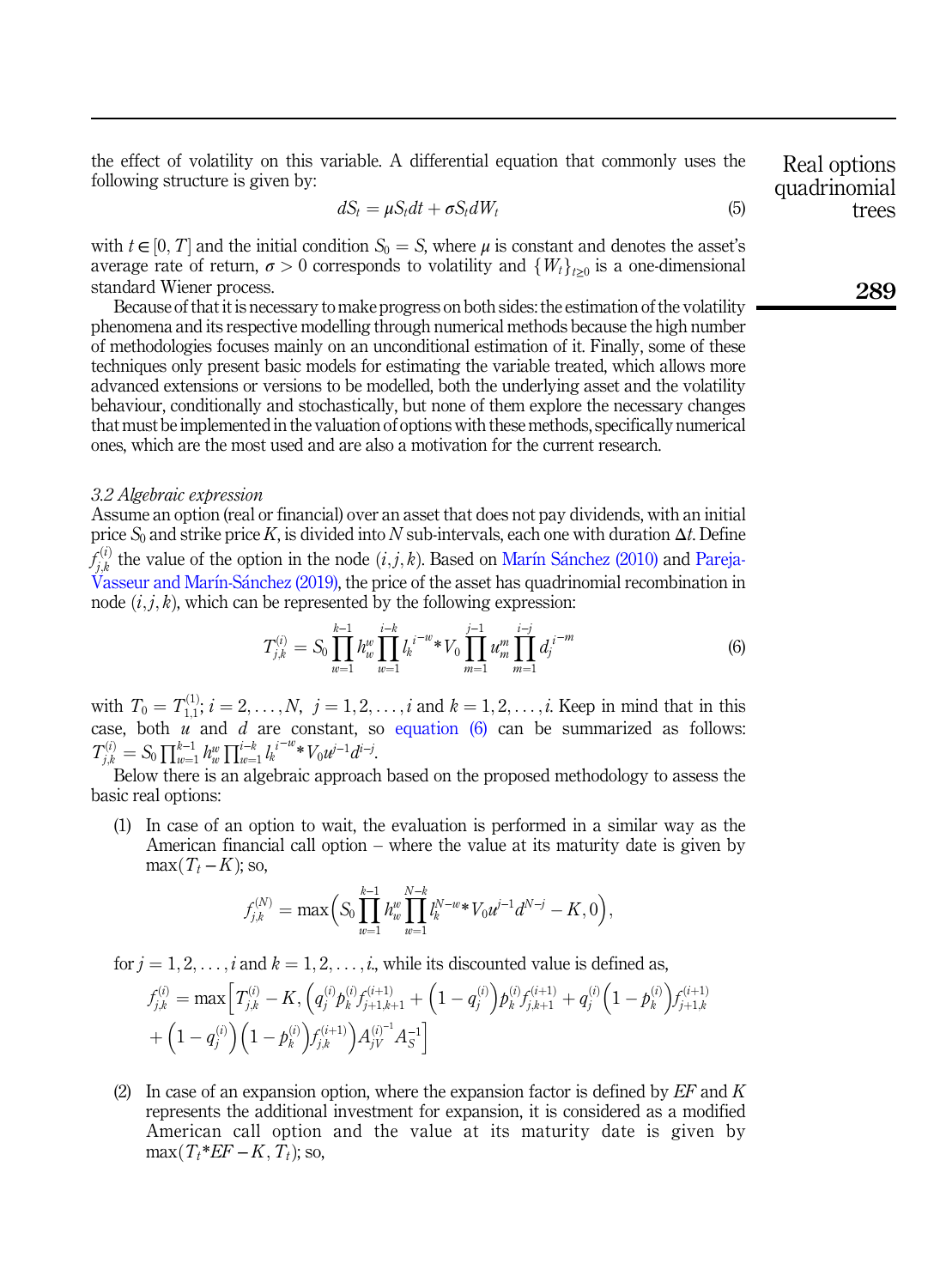**IEFAS** 26,52

$$
f_{j,k}^{(N)} = \max \Big( \Big( S_0 \prod_{w=1}^{k-1} h_w^w \prod_{w=1}^{N-k} l_k^{N-w*} V_0 t^{j-1} d^{N-j} \Big)^\ast E F - K, \nonumber \\ S_0 \prod_{w=1}^{k-1} h_w^w \prod_{w=1}^{N-k} l_k^{N-w*} V_0 t^{j-1} d^{N-j} \Big),
$$

for  $j = 1, 2, \ldots, i$  and  $k = 1, 2, \ldots, i$ . Also, its discounted value is defined as,

$$
f_{j,k}^{(i)} = \max \left[ T_{j,k}^{(i)} * EF - K, \left( q_j^{(i)} p_k^{(i)} f_{j+1,k+1}^{(i+1)} + \left( 1 - q_j^{(i)} \right) p_k^{(i)} f_{j,k+1}^{(i+1)} + q_j^{(i)} \left( 1 - p_k^{(i)} \right) f_{j+1,k}^{(i+1)} \right) + \left( 1 - q_j^{(i)} \right) \left( 1 - p_k^{(i)} \right) f_{j,k}^{(i+1)} \right) A_{jV}^{(i)-1} A_S^{-1}
$$

(3) In case of a contraction option, the contraction factor is defined by  $CF$ , and at the same time, K represents the disinvestment or release of funds by contraction, it is considered as a modified American put option and the value at its maturity date is given by max $(T_t, T_t * C\mathbf{F} + \mathbf{K})$ ; so,

$$
f_{j,k}^{(N)} = \max\left(S_0 \prod_{w=1}^{k-1} h_w^w \prod_{w=1}^{N-k} l_k^{N-w} \cdot V_0 u^{j-1} d^{N-j}, \left(S_0 \prod_{w=1}^{k-1} h_w^w \prod_{w=1}^{N-k} l_k^{N-w} \cdot V_0 u^{j-1} d^{N-j}\right) \cdot CF + K\right),
$$

For  $j = 1, 2, \ldots, i$  and  $k = 1, 2, \ldots, i$ . Also, its discounted value is defined as,

$$
f_{j,k}^{(i)} = \max \left[ T_{j,k}^{(i)} * CF + K, \left( q_j^{(i)} p_k^{(i)} f_{j+1,k+1}^{(i+1)} + \left( 1 - q_j^{(i)} \right) p_k^{(i)} f_{j,k+1}^{(i+1)} + q_j^{(i)} \left( 1 - p_k^{(i)} \right) f_{j+1,k}^{(i+1)} \right) + \left( 1 - q_j^{(i)} \right) \left( 1 - p_k^{(i)} \right) f_{j,k}^{(i+1)} \right) A_{jV}^{(i)} A_S^{-1}
$$

(4) In case of an abandonment option, the salvage value corresponds to  $K$ , it is considered as a modified American put option, the value at its maturity date is given by  $max(T_t, K)$ ; so,

$$
f_{j,k}^{(N)} = \max\left(S_0 \prod_{w=1}^{k-1} h_w^w \prod_{w=1}^{N-k} l_k^{N-w*} V_0 u^{j-1} d^{N-j}, K\right)
$$

for  $j = 1, 2, \ldots, i$  and  $k = 1, 2, \ldots, i$ . Also, its discounted value is defined as follows,

$$
f_{j,k}^{(i)} = \max \Big[ K, \Big( q_j^{(i)} p_k^{(i)} f_{j+1,k+1}^{(i+1)} + \Big( 1 - q_j^{(i)} \Big) p_k^{(i)} f_{j,k+1}^{(i+1)} + q_j^{(i)} \Big( 1 - p_k^{(i)} \Big) f_{j+1,k}^{(i+1)} + \Big( 1 - q_j^{(i)} \Big) \Big( 1 - p_k^{(i)} \Big) f_{j,k}^{(i+1)} \Big) A_{jV}^{(i)} A_S^{-1} \Big]
$$

#### 3.3 Risk-neutral valuation

To evaluate options in a risk-neutral world, two conditions must be assumed: The first is that estimated future cash flows can be determined by discounting their expected values at the risk-free rate, and the second is that the expected return on derivatives is the risk-free interest rate. To eliminate the potential for arbitrage on the discounted expected value, a single probability measure  $P^*$  must be constructed from the subjective  $p$ , such that discounted price at interest rate  $r$  is a martingale and as mentioned earlier, the discounted expected value at this rate according to the new probability  $P^*$  does not present arbitrage opportunities. The measure of the probability that is considered in a risk-neutral world is known as Martingale equivalent measure (MEM). Following [Heston \(1993\),](#page-15-3) [Mar](#page-16-13)ı[n S](#page-16-13)a[nchez \(2010\)](#page-16-13), [Pareja-Vasseur](#page-16-12) [and Mar](#page-16-12)í[n-S](#page-16-12)ánchez (2019), Wu et al. [\(2012\)](#page-17-3), Wu et al. [\(2014\)](#page-17-4) and Wu et al. [\(2018\)](#page-17-5) and applying the theorem Cameron–Martin–Girsanov and Girsanov's theorem [\(Mao, 1997](#page-16-18), pp. 270–272),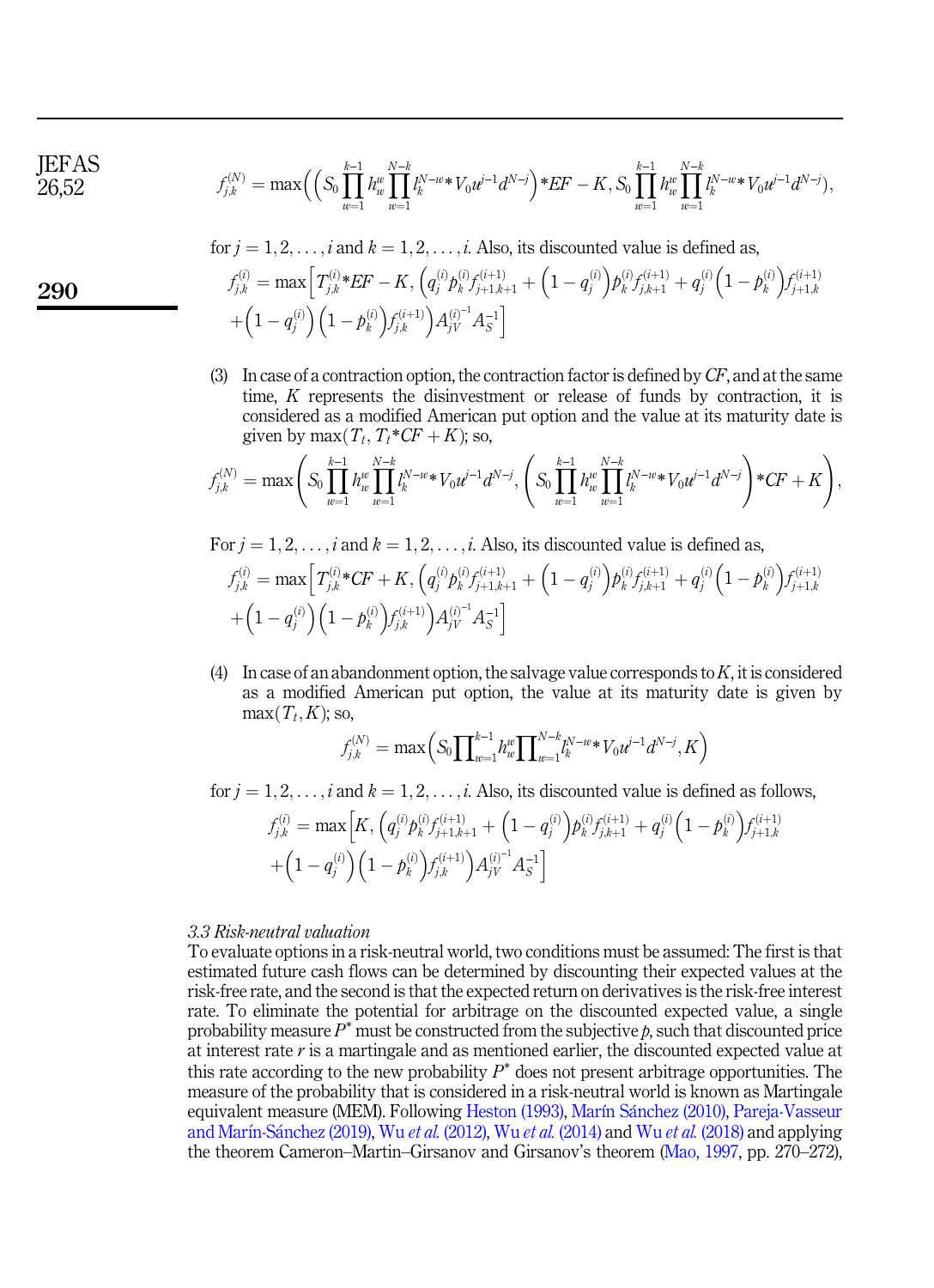<span id="page-9-1"></span>the discounted pay based on the risk-free rate r is  $S_t^* = e^{-rt}S_t$  and its stochastic differential corresponds to: corresponds to:

$$
d(e^{-rt}S_t) = -rS_t e^{-rt} dt + e^{-rt} (\mu S_t dt + \sqrt{V_t} S_t dW_t^{(1)})
$$
  
\n
$$
dS_t^* = (u - r) S_t^* dt + \sqrt{V_t} S_t^* dW_t^{(1)}
$$
\n(7)

As above, the discounted price  $S_t^*$  satisfies the same equation that  $S_t$ , where the return  $\mu$  had been replaced too  $(\mu - r)$ . This way the expected value under the subjective probability P from the discounted payoff of a derivative instrument will present arbitrage opportunities due  $S_t^*$  is not a Martingale. To find a probability measure where  $S_t^*$  is a Martingale, [equation](#page-9-1)  $(7)$  must be written in a way that the tendency term could be assimilated inside the Martingale term. From there, the two previously mentioned theorems could establish that  $(\mu - r)$  and  $1/\sqrt{V_t}$  are bounded so  $\phi(t) = -\frac{u-r}{\sqrt{V_t}}$ . It is clear that  $\phi(t) \in L^2([0, T]; \mathbb{R})$ , and therefore,  $dS_t^* = [(u-r) + \sqrt{V_t} \theta] S_t^* dt + \sqrt{V_t} S_t^* dW_t^{(1)}$ . From this is obtained  $dS_t^* = \sqrt{V_t} S_t^* dW_t^{(1)}$ where  $S_t^* = S_0^* + \int_0^t \sqrt{V_u} S_u^* dW_u^{*(1)}$ . Hereby could be observed that  $S_t^*$  is a Martingale respect  $\mathcal{F}_t$  to  $0 \leq \epsilon \leq t$ . Now explains  $\phi(t)$  in equation (2) and  $dW^{(1)*} = dW^{(1)} + \phi(t)$  we get  $\mathcal{F}_t$  to  $0 \le \tau \le t$ . Now, replacing  $\phi(t)$  in [equation \(3\)](#page-3-1) and  $dW_t^{(1)*} = dW_t^{(1)} + \phi(t)$ , we got:

$$
dS_t = rS_t dt + \sqrt{V_t} S_t dW_t^{(1)*} \tag{8}
$$

<span id="page-9-2"></span>Note that [equation \(8\)](#page-9-2) corresponds to the behaviour price in a risk-neutral world. In the same way to [equation \(4\),](#page-4-1) the following expression is obtained:  $\varphi(t) = \frac{-rV_t + \alpha(\theta - V_t)}{\sigma V_t}$ , that in terms of market risk premium associated with volatility, it could be represented by  $\varphi(t) = \frac{-\lambda(t, S, V)}{\sigma V_t}$ accordingly to  $dW_t^{(2)*} = dW_t^{(2)} + \frac{-\lambda(t, S, V)}{\sigma V_t}$ .<br>Substituting in equation (4) and consider

Substituting in [equation \(4\)](#page-4-1) and considering that  $\lambda(t, S, V)$  is proportional to volatility, ∃  $\lambda > 0$  such as  $\lambda(t, S, V) = \lambda V_t$ , so:

$$
= [\alpha(\theta - V_t) - \lambda V_t]dt + \sigma V_t dW_t^{(2)*}
$$
  
=  $\alpha^*(\theta^* - V_t)dt + \sigma V_t dW_t^{(2)*}$ 

where  $\alpha^* = (\alpha + \lambda)$  and  $\theta^* = \frac{d\theta}{(\alpha + \lambda)}$ ,  $\{W_t^{(1)*}\}_{t \geq 0}$  and  $\{W_t^{(2)*}\}_{t \geq 0}$  are independent one-<br>dimensional standard Prouning motions in the probability appear (O. 5,  $B^*$ ). The term dimensional standard Brownian motions in the probability space ( $\Omega$ ,  $\overline{F}$ ,  $P^*$ ). The term  $\lambda(S, V, t)$  represents the price of volatility risk and is independent of the particular asset, and there is evidence that this term is not zero for options [\(Heston, 1993\)](#page-15-3), while in contrast, [Hull](#page-15-2) [and White \(1987\)](#page-15-2) proposed to set this term at zero, based on the assumption that it is independent of the aggregate consumption. This term is the variance risk premium as a linear function of variance, namely  $\lambda(V_t, t) = \lambda V_t$  (Wu *et al.*[, 2012,](#page-17-3) [2014](#page-17-4), [2018](#page-17-5)). Following [Heston](#page-15-3)'s [\(1993](#page-15-3)) theory, this parameter should be determined for each particular asset ([Pareja-Vasseur](#page-16-12) [and Mar](#page-16-12)í[n-S](#page-16-12)á[nchez, 2019](#page-16-12)).

#### <span id="page-9-0"></span>4. Results

# 4.1 Comparison between quadrinomial method with stochastic volatility, a binomial method with constant volatility and the Black–Scholes equation

Before presenting examples applying the proposed methodology using real options, it is necessary to graphically illustrate the asymptotic behaviour of quadrinomial and binomial methods, comparing the results with those obtained with the Black–Scholes model. Suppose that the dynamic behaviour of daily prices of a given financial asset can be modelled by a GBM, using [equation \(5\)](#page-7-1) with an initial condition  $S_0 = 10$  and an annualized volatility  $\sigma_{BS} = 0.3162$ . Previous studies like [Aziz \(2017\)](#page-14-11) assumed the historic price volatility capture

Real options quadrinomial trees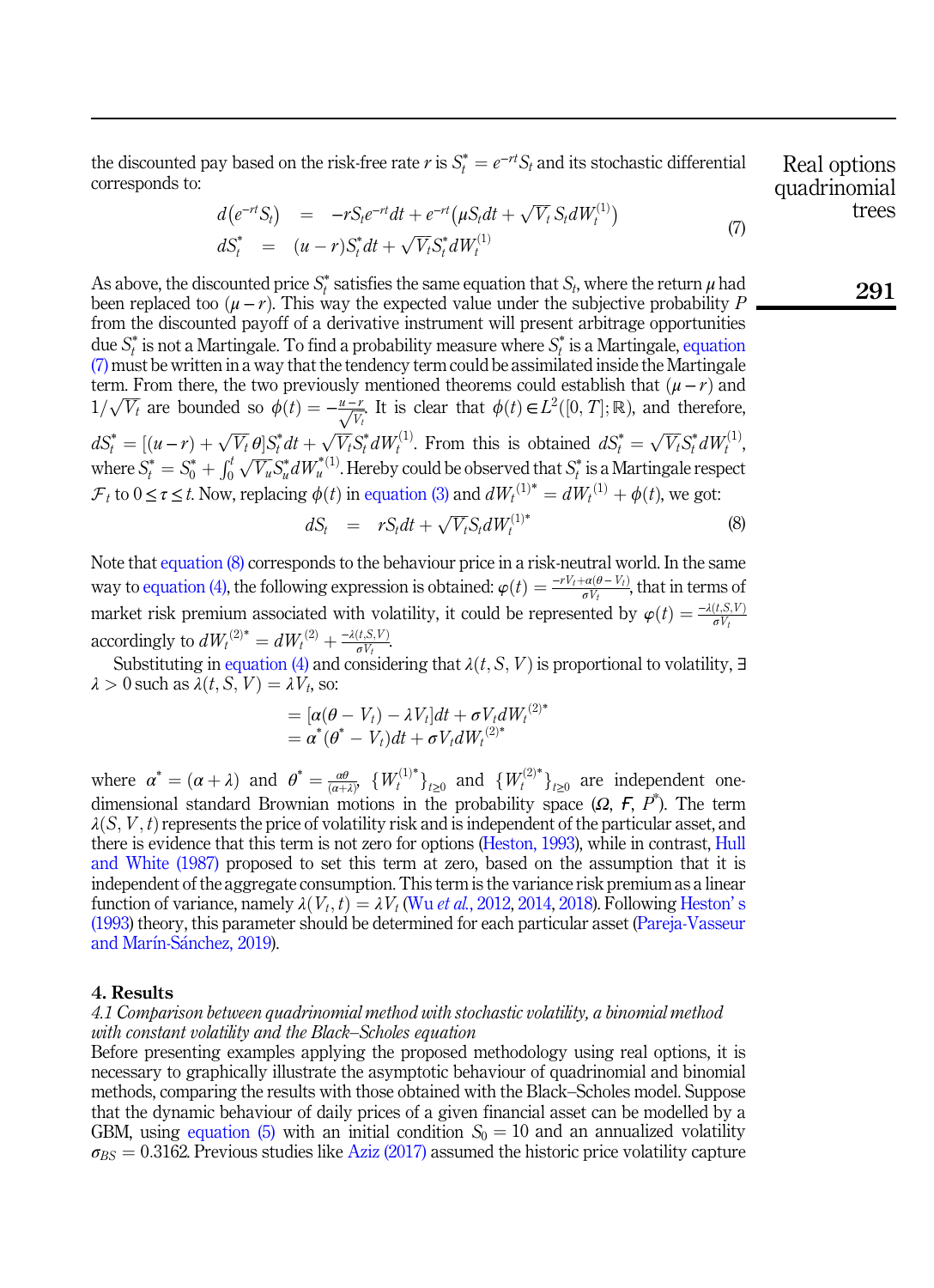**IEFAS** 26,52

292

properly the annual volatility project. With that in mind, now let us assume that it is required to value a European call finance option derived from the underlying asset, whose exercise price is  $K = 10$ , with risk-free rate  $r = 0.05$  and time to maturity  $T = 1$ ; likewise, consider traditional multiplicative recombination in binomial trees with  $N = 200$ . It is possible to verify that the binomial method is a particular or special case of the multiplicative quadrinomial when  $V_0 = (\sigma_{BS})^2 = \theta$  and  $\sigma$  tends toward zero. Let us further assume that  $\alpha$  is an arbitrary constant. is an arbitrary constant.

Figure 2 presents the results, showing that quadrinomial and binomial methods have near solutions at around  $N = 100$ , with values that are also proximate to those of the exact solution estimated by the Black–Scholes model. Based on the previous results, we can conclude that the traditional binomial tree is a particular case of the quadrinomial proposed model, indicating that our model is not just a generalization, but also more flexible to evaluate different contracts where the underlying asset does not necessarily behave like the classic GMB. Our framework opens a broad window to build analogous procedures with a different stochastic process (e.g. as could be Heston's and Scott's model), which are used on financial option valuations, and few studied on real options.

# 4.2 Example 1: valuation of an abandonment real option and sensitivitys analysis of the variables in the model in a real-world and risk-neutral world

Suppose that a firm in a certain sector of the economy wants to know the strategic value of a project according to ROA methodology and that its cash flows can be modelled using the SDE with [equations \(3\) and \(4\).](#page-3-1) Assume in this case, the price of the commodity used to estimate the cash flows is perfectly correlated with a project, and its respective cash flows and volatility equal to the cash flows and the project's volatility without administrative flexibility, as stated in [Brand](#page-14-10)ão et al. [\(2012\).](#page-14-10) The estimated present value of the project is  $S_0 = T_0 = 100$ , which was estimated according to the traditional DCF methodology using an appropriate riskadjusted rate. The company also determined that it has an opportunity to assign the rights and property of the project to a third party at a value of  $K = 75$  when the market conditions are unfavourable, that is, this value corresponds to the salvage value and remains constant



**Note(s):** The figure was made with MATLAB **Source(s):** Own elaboration

Figure 2. Comparison between quadrinomial proposed methodology, traditional binomial method and the Black– Scholes method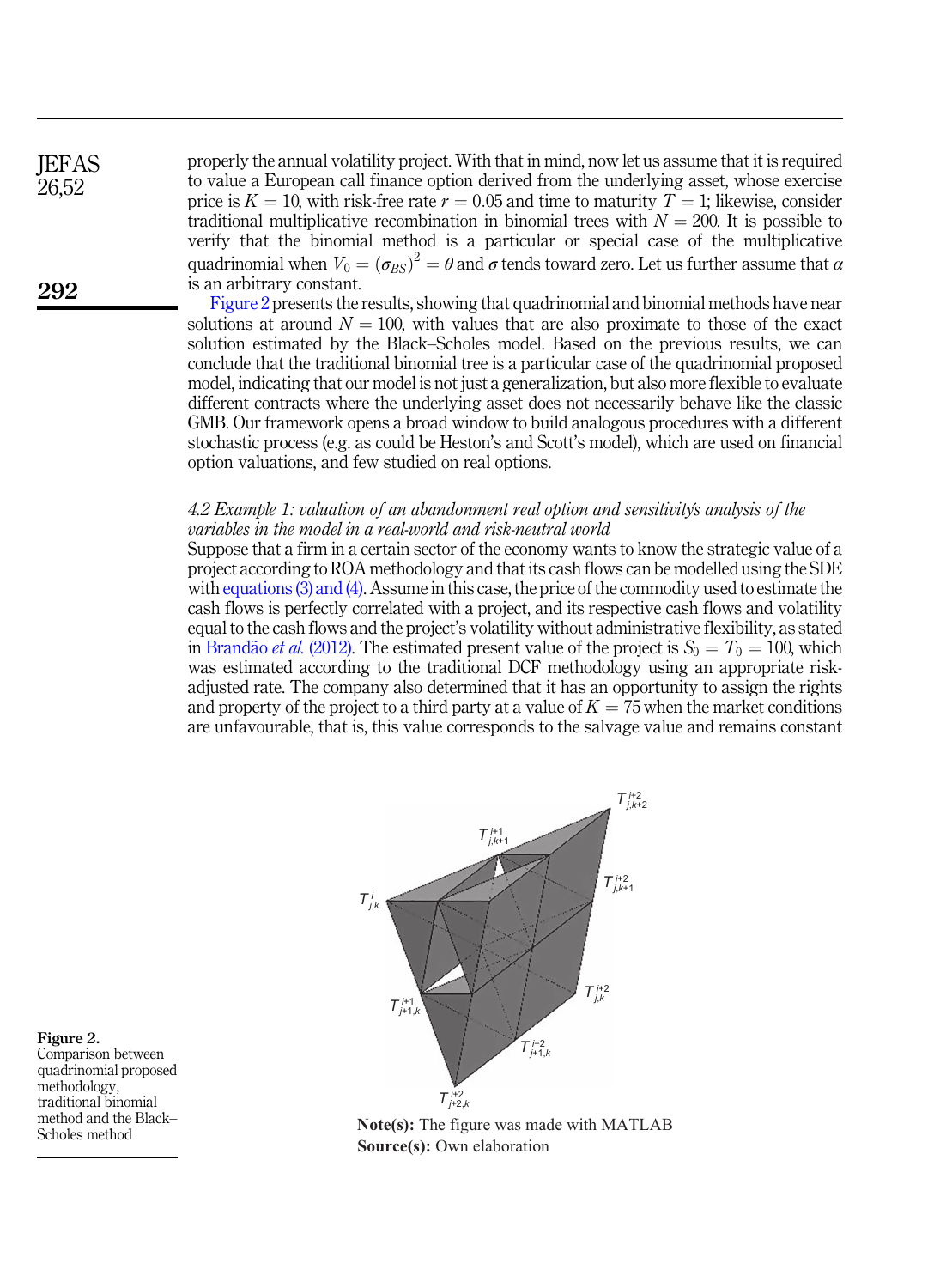over the evaluation horizon of the firm's abandonment option. Assume, besides, the following arbitrary values:  $V_0 = 0.1$ ,  $r = 0.05$ ,  $\alpha = 0.01$ ,  $\theta = 0.1$  and  $\sigma = 0.1131$ , for the proposed method, and  $\sigma_{BS} = 0.3162$  to the multiplicative binomial traditional methodology.

The results of the strategic NPV for the periods from Year 1–5, with steps of two years, are summarized in Table 3. Further, it was necessary to compare the results of the same methodologies, but in this case, the volatility  $\sigma$  tending towards zero was assumed for the proposed sample to show that it is a general case containing the particular one (caused by the traditional binomial method). In the last row of Table 3, we can see that the proposed methodology had a strategic NPV equals to 105:16, with a value of the abandonment option 5:16. If we assess them at three years, we found a result that was roughly in line with the traditional methodology, with 105:37 and 5:37, respectively. It was therefore concluded that there is a difference of less than 1% amongst the NPVs for the different evaluation periods presented. After estimating the volatility value of the volatility for the proposed method, the strategic NPV was set to a value of 108.51 for the case of  $\sigma = 0.1131$ , with the corresponding abandonment option corresponding to 8:51 if valued over five years. These results will increase depending on the different values estimated for parameters  $\sigma$  and  $\alpha$ . It is worthy to mention that in this case, we are relaxing the constant volatility assumption, and due to the estimation of the quadrinomial tree, we can estimate properly the value of the option without this restriction. This means that a traditional estimation of an abandonment real option will be inadequately estimated, regardless it is under or overestimated.

#### 4.3 Example 2: a valuation case of an abandonment real option in a real-world

This example describes a real options valuation case using the algebraic expression of an option of abandonment to find the value of the strategic NPV (the strategic NPV is the one estimated through the ROA, and it considers the static NPV calculated through the CDF, as the value of the real options identified and valued for a project). The numerical method utilized was our proposed methodology (a recombining quadrinomial tree with stochastic volatility and considering the values estimated for the proposed system). Finally, the solution was compared with the estimated results of the traditional binomial method.

Suppose that an oil and gas firm wants to know the strategic NPV value of a project according to the ROA methodology and that its cash flows can be modelled using SDE [equations \(3\) and \(4\)](#page-3-1). For this case, the West Texas Intermediate (WTI) price series were taken from the Bloomberg platform between January 2013 and August 2018 and were used to estimate the cash flows, where those flows are perfectly correlated with the project, additionally, its respective cash flows and volatility equal those cash flows of the project

|                                                                                                              | Method\time                              |          | 2        | 3      | 4        | 5        |
|--------------------------------------------------------------------------------------------------------------|------------------------------------------|----------|----------|--------|----------|----------|
| Example 1                                                                                                    |                                          |          |          |        |          |          |
| (1)                                                                                                          | Quadrinomial tree $\sigma = 0.1131$      | 102.4    | 104.49   | 106.36 | 107.39   | 108.51   |
| (2)                                                                                                          | Binomial tree $\sigma_{BS} = 0.3162$     | 101      | 104.92   | 105.37 | 107.21   | 107.51   |
| (3)                                                                                                          | Quadrinomial tree $\sigma = 0.000000001$ | 100.92   | 104.78   | 105.16 | 106.93   | 107.17   |
| Example 2                                                                                                    |                                          |          |          |        |          |          |
| (1)                                                                                                          | Quadrinomial tree                        | 95.59    | 100.09   | 102.37 | 104.57   | 106.31   |
| (2)                                                                                                          | Binomial tree                            | 91.88    | 96.93    | 96.96  | 99.99    | 100.01   |
| (3)                                                                                                          | Percentage difference                    | $4.04\%$ | $3.26\%$ | 5.58%  | $4.58\%$ | $6.30\%$ |
| <b>Note(s):</b> This exhibit shows the comparison of the value of the strategic NPV through the quadrinomial |                                          |          |          |        |          |          |

method with  $T_0 = 100$ ,  $K = 75$ ,  $V_0 = 0.1$ ,  $\alpha = 0.01$ ,  $\theta = 0.1$ ,  $\sigma = 0.1131$  and 0.000000001, and binomial method with  $S_0 = 100$  and  $\sigma_{\text{BS}} = 0.3162$ . The table was made using MATLAB and Excel method with  $S_0 = 100$  and  $\sigma_{BS} = 0.3162$ . The table was made using MATLAB and Excel Source(s): Own elaboration

Real options quadrinomial trees

293

Table 3.

Comparison of the value of the strategic NPV through the quadrinomial method and the binomial method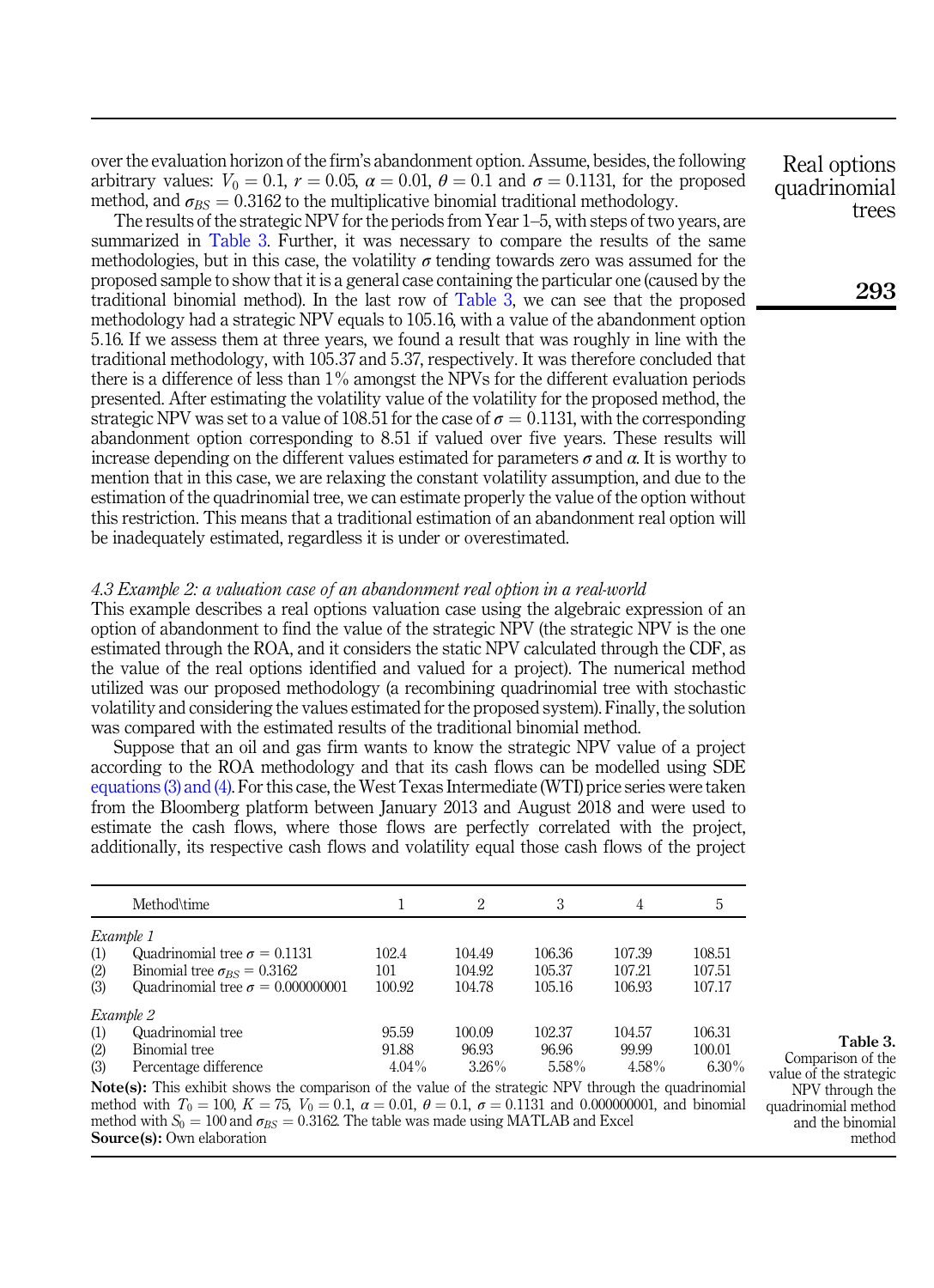without administrative flexibility ([Brand](#page-14-10)ão et al.[, 2012](#page-14-10)). The estimated static NPV of the project is  $S_0 = T_0 = 91.82$ , which was estimated according to the traditional DCF methodology using an appropriate risk-adjusted rate. The company also determined that it has an opportunity to assign the rights and property of the project to a third party at the value of  $K = 66$  when the market conditions are unfavourable; essentially, this value corresponds to the salvage amount that remains constant over the evaluation horizon of the firms for this abandonment option. As we say above, in this case, the traditional method underestimates the strategic NPV, creating not just an erroneous valuation but violating the non-arbitrageur's statement. **IEFAS** 26,52

> Also, the following values were obtained from a previous GARCH (1,1) estimation process of the WTI oil price yields and estimated their equivalents for the GARCH-diffusion proposed system:  $V_0 = 0.1941$ ,  $r = 0.0294$ ,  $\alpha = 0.0026$ ,  $\theta = 0.1941$  and  $\sigma = 0.0869$ ; and as well as:  $\sigma_{BS} = 0.3319$ , which was obtained using the standard deviation of the WTI returns series for the multiplicative binomial traditional methodology (see Table 4). It is worth mentioning that the estimation process is based on a quasi-maximum likelihood estimator.

> The results of the strategic NPV for periods from Year 1–5, with annual steps, are summarized in Table 5; as we can see in all the cases, the estimated values using our proposed method were higher than the traditional ones, which apparently would indicate an undervaluation of the strategic NPV by estimating lower volatility than the one presented in the yield series. Specifically, the first row shows the values for the proposed methodology; for example, for the 4th year, a strategic NPV was estimated at 104:57, with an abandonment option of 12:75, whereas, using the traditional method with multiplicative binomial trees, that is, the second row, the results corresponded to 99:99 and 8:17, respectively. The last row of Table 5 shows the percentage differences between the NPV values between the two methods, concluding that there is an approximate average 5% for all the years of the evaluation of the real options.

> It is worth noting if constant volatility of 44:06% would be used in the traditional methodology, which results from finding  $\sqrt{\theta}$  in the proposed method, in this case, the difference amongst the results of the two methodologies would be narrow, an element that would indicate that real option value of the traditional method would be undervalued due to a

|                                                                                                                                             | Method<br>GARCH(1,1) |                                                                                                                                                                                                                                                                                                                                                                                                                                                                |                            |                                  |                           | GARCH-diffusion             |                                  |
|---------------------------------------------------------------------------------------------------------------------------------------------|----------------------|----------------------------------------------------------------------------------------------------------------------------------------------------------------------------------------------------------------------------------------------------------------------------------------------------------------------------------------------------------------------------------------------------------------------------------------------------------------|----------------------------|----------------------------------|---------------------------|-----------------------------|----------------------------------|
| Table 4.<br>Equivalent values of<br>the parameters for the<br>GARCH (1,1) and<br>GARCH-diffusion<br>processes                               | Parameters           | $\alpha_0$<br>$\alpha_1$<br>$\beta_1$<br><b>Note(s):</b> Prepared by the authors using EViews and MATLAB<br><b>Source(s):</b> Own elaboration                                                                                                                                                                                                                                                                                                                  |                            | 0.000496<br>0.061478<br>0.935966 | $\alpha$<br>θ<br>$\sigma$ |                             | 0.002556<br>0.194127<br>0.086942 |
|                                                                                                                                             |                      | Method\time                                                                                                                                                                                                                                                                                                                                                                                                                                                    |                            | 2                                | 3                         | 4                           | 5                                |
| Table 5.<br>Comparison of the<br>value of the strategic<br>NPV through the<br>quadrinomial method<br>and the binomial<br>traditional method | (1)<br>(2)<br>(3)    | Quadrinomial tree<br>Binomial tree<br>Percentage difference<br><b>Note(s):</b> This exhibit shows a comparison of the value of the strategic NPV using the quadrinomial method<br>with $T_0 = 91.82$ , $K = 66$ , $V_0 = 0.1941$ , $\alpha = 0.0026$ , $\theta = 0.1941$ , $\sigma = 0.0869$ and binomial traditional method<br>with $S_0 = 91.82$ and $\sigma_{RS} = 0.3319$ . The table was made using Matlab and Excel<br><b>Source(s):</b> Own elaboration | 95.59<br>91.88<br>$4.04\%$ | 100.09<br>96.93<br>$3.26\%$      | 102.37<br>96.96<br>5.58%  | 104.57<br>99.99<br>$4.58\%$ | 106.31<br>100.01<br>$6.30\%$     |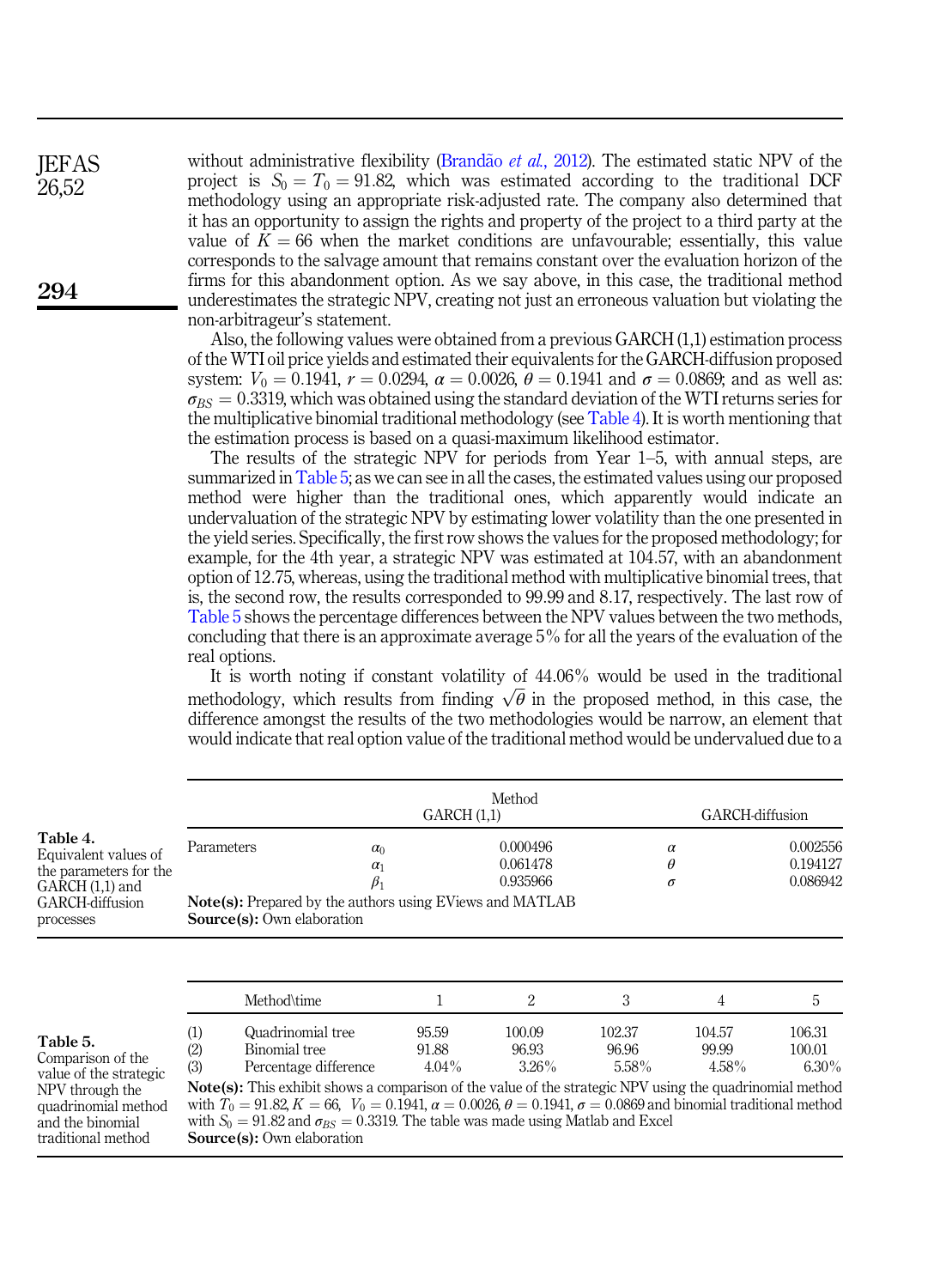poor estimation of the volatility in the series because such a value was greater than estimated using the standard deviation of the yields, which is commonly used.

# <span id="page-13-1"></span>5. Discussion

Regarding the computational cost, it is possible to conclude that it is not significant since the objective of our research is to adopt the proposed numerical method to the conditions of the process itself. Strictly speaking, we want to structure a methodology with some time-series characteristics that are taken from the process, to find a more adjusted result, generating a logical discrepancy between the values of the traditional method and the proposed one. Future research aims are focus to analyse what occurs to the proposed model when there is a correlation between Wiener motions. In the other hand, it can used different commodities in real options applications to apply this proposed methodology.

In this paper, we study the particular case in which the correlation between the asset price and its volatility is zero, although many empirical studies establish that this correlation can be different from zero, as for example the model of [Heston \(1993\).](#page-15-3)

The extension of this numerical method to models with non-zero correlation will be the subject of future work.

### 5.1 Practical implications

As for the practical implications, the classical methodology of real options valuation assumes that the underlying asset has constant volatility, but there is empirical and technical evidence such as that presented in Example 5.3, where it is observed that the volatility of the underlying asset is not constant and can be modelled as GARCH(1,1); not considering an adequate functional form for the volatility of any underlying asset can generate an incorrect strategic NPV estimation and consequently make unwise investment decisions.

Our methodology presents reliable results, mainly because our derivation lies in a rigorous mathematical background and regarding the implementation, the multiplicative binomial recombination tends to reduce the computational cost.

#### <span id="page-13-0"></span>6. Conclusions

This paper extends the literature about numerical methods for valuing derivatives, specifically for ROA valuation; the main advantage of the methodological proposed is that it includes non-constant volatility, from a formal derivation of the first two moments of a GARCH-diffusion system, to determine the probabilities of transition, growth factors and discount rates. Throughout the paper was applied a rigorous mathematical technique, which offers a relatively easy method for the public to implement and use, so it can be used to assess all types of options, in both, risk-neutral and real situations, using non-constant volatility.

The findings can be summarized as follows. First, the methodological proposed was comparable to the traditional methodology using multiplicative binomial trees as well as the closed solution proposed by Black and Scholes. The above fact occurs when the volatility in the first-mentioned method tends toward zero; since this variable is defined positive, the value of the option will vary, and this change will be in function of the values assigned to the parameters  $\alpha$ ,  $\theta$  and  $\sigma$  that are part of the methodology proposed. Second, it was possible to use an algebraic expression to depict the evolution of the price of an asset in the presence of both dynamic and constant volatility; in this manner, its effect is captured in an appropriate way, which allows better modelling of the evolution of behaviour of the underlying asset in the market. Third, the proposed method can be used in the presence of risk neutrality through the appropriate use of a market premium, which harms the value of a call option (wait and expand) and has a positive effect on a put option (contraction and abandonment). Besides, the

Real options quadrinomial trees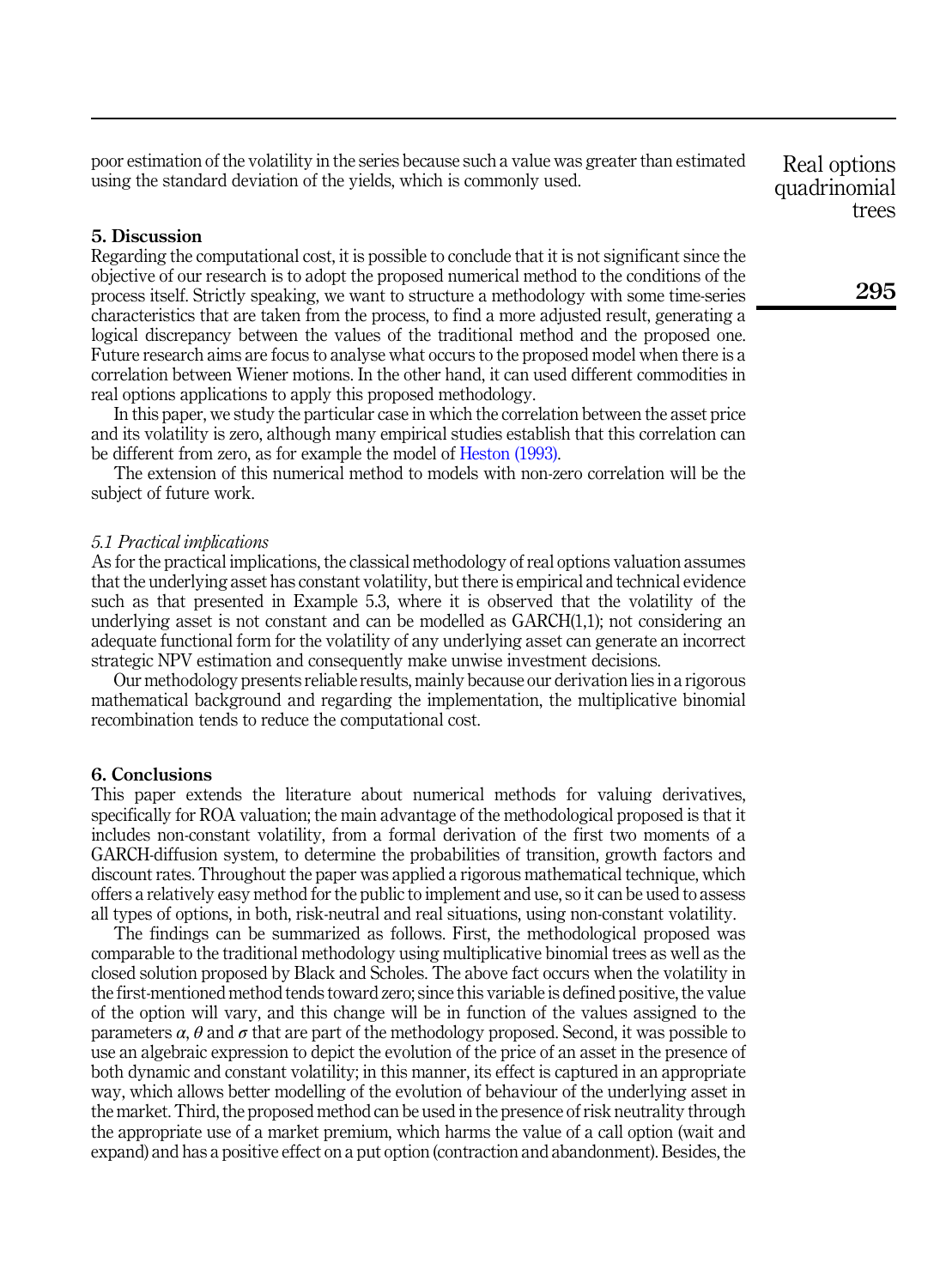examples have shown that an appropriate valuation of real options is possible regardless of whether volatility is constant or not. Finally, in both examples, it was possible to verify how the inclusion of conditional and stochastic volatility in the ROA model affected the value of the real option; in the first example, it was detailed when the  $\sigma$  value of the proposed method changes, the strategic NPV values between the two examined methodologies differ, whereas when this variable takes values close to zero, both methodologies offer an identical solution. On another example, it was concluded that the option took a higher value in our method than the binomial method, mainly because the constant and unconditional volatility is not reflected in a time series, specifically, in the case of WTI oil commodity, the value of the option seems to be higher than its traditional simile using the multiplicative binomial method, which is explained by greater volatility obtained than estimated with standard simple yields deviation. It was also indicated, when the traditional method uses  $\sqrt{\theta}$  as volatility, the values of the strategic NPV were similar.

#### References

- <span id="page-14-8"></span>Ait-Sahalia, Y. and Kimmel, R. (2007), "Maximum likelihood estimation of stochastic volatility models", Journal of Financial Economics, Vol. 83 No. 2, pp. 413-452, doi: [10.1016/j.jfineco.2005.](https://doi.org/10.1016/j.jfineco.2005.10.006) [10.006.](https://doi.org/10.1016/j.jfineco.2005.10.006)
- <span id="page-14-0"></span>Alvarez Echeverría, F., López Sarabia, P. and Venegas-Martínez, F. (2012), "Financial valuation of investment projects in new technologies with real options", Contaduría y Administración, Vol. 57 No. 3, pp. 115-145, doi: [10.22201/fca.24488410e.2012.400](https://doi.org/10.22201/fca.24488410e.2012.400).
- <span id="page-14-11"></span>Aziz, P.A. (2017), "The implementation of real options theory for economic evaluation in oil and gas field project: case studies in Indonesia", *International Journal of Applied Engineering Research*, Vol. 12 No. 24, pp. 15759-15771.
- <span id="page-14-4"></span>Barone-Adesi, G., Rasmussen, H. and Ravanelli, C. (2005), "An option pricing formula for the GARCH diffusion model", *Computational Statistics and Data Analysis*, Vol. 49 No. 2, pp. 287-310, doi: [10.](https://doi.org/10.1016/j.csda.2004.05.014) [1016/j.csda.2004.05.014](https://doi.org/10.1016/j.csda.2004.05.014).
- <span id="page-14-2"></span>Black, F. and Scholes, M. (1973), "The pricing of options and corporate liabilities", Journal of Political Economy, Vol. 81 No. 3, pp. 637-654, doi: [10.1086/260062](https://doi.org/10.1086/260062).
- <span id="page-14-9"></span>Bollerslev, T. (1986), "Generalized autoregressive conditional heteroskedasticity", *Journal of* Econometrics, Vol. 31 No. 3, pp. 307-327, doi: [10.1016/0304-4076\(86\)90063-1.](https://doi.org/10.1016/0304-4076(86)90063-1)
- <span id="page-14-10"></span>Brandão, L., Dyer, J.S. and Hahn, W.J. (2012), "Volatility estimation for stochastic project value models", European Journal of Operational Research, Vol. 220 No. 3, pp. 642-648, doi: [10.1016/j.](https://doi.org/10.1016/j.ejor.2012.01.059) [ejor.2012.01.059.](https://doi.org/10.1016/j.ejor.2012.01.059)
- <span id="page-14-7"></span>Chang, C.C. and Fu, H.C. (2009), "A binomial option pricing model under stochastic volatility and jump", Canadian Journal of Administrative Sciences, Vol. 18 No. 3, pp. 192-203, doi: [10.1111/j.](https://doi.org/10.1111/j.1936-4490.2001.tb00255.x) [1936-4490.2001.tb00255.x](https://doi.org/10.1111/j.1936-4490.2001.tb00255.x).
- <span id="page-14-3"></span>Chesney, M. and Scott, L. (1989), "Pricing European currency options: a comparison of the modified black-scholes model and a random variance model", The Journal of Financial and Quantitative Analysis, Vol. 24 No. 3, p. 267, doi: [10.2307/2330812](https://doi.org/10.2307/2330812).
- <span id="page-14-6"></span>Chourdakis, K. and Dotsis, G. (2011), "Maximum likelihood estimation of non-affine volatility processes", Journal of Empirical Finance, Vol. 18 No. 3, pp. 533-545, doi: [10.1016/j.jempfin.2010.](https://doi.org/10.1016/j.jempfin.2010.10.006) [10.006.](https://doi.org/10.1016/j.jempfin.2010.10.006)
- <span id="page-14-5"></span>Christoffersen, P., Jacobs, K. and Mimouni, K. (2010), "Volatility dynamics for the S&P500: evidence from realized volatility, daily returns, and option prices", Review of Financial Studies, Vol. 23 No. 8, pp. 3141-3189, doi: [10.1093/rfs/hhq032.](https://doi.org/10.1093/rfs/hhq032)
- <span id="page-14-1"></span>Cobb, B.R. and Charnes, J.M. (2004), "Real options volatility estimation with correlated inputs", The Engineering Economist, Vol. 49 No. 2, pp. 119-137, doi: [10.1080/00137910490453392.](https://doi.org/10.1080/00137910490453392)

**IEFAS** 26,52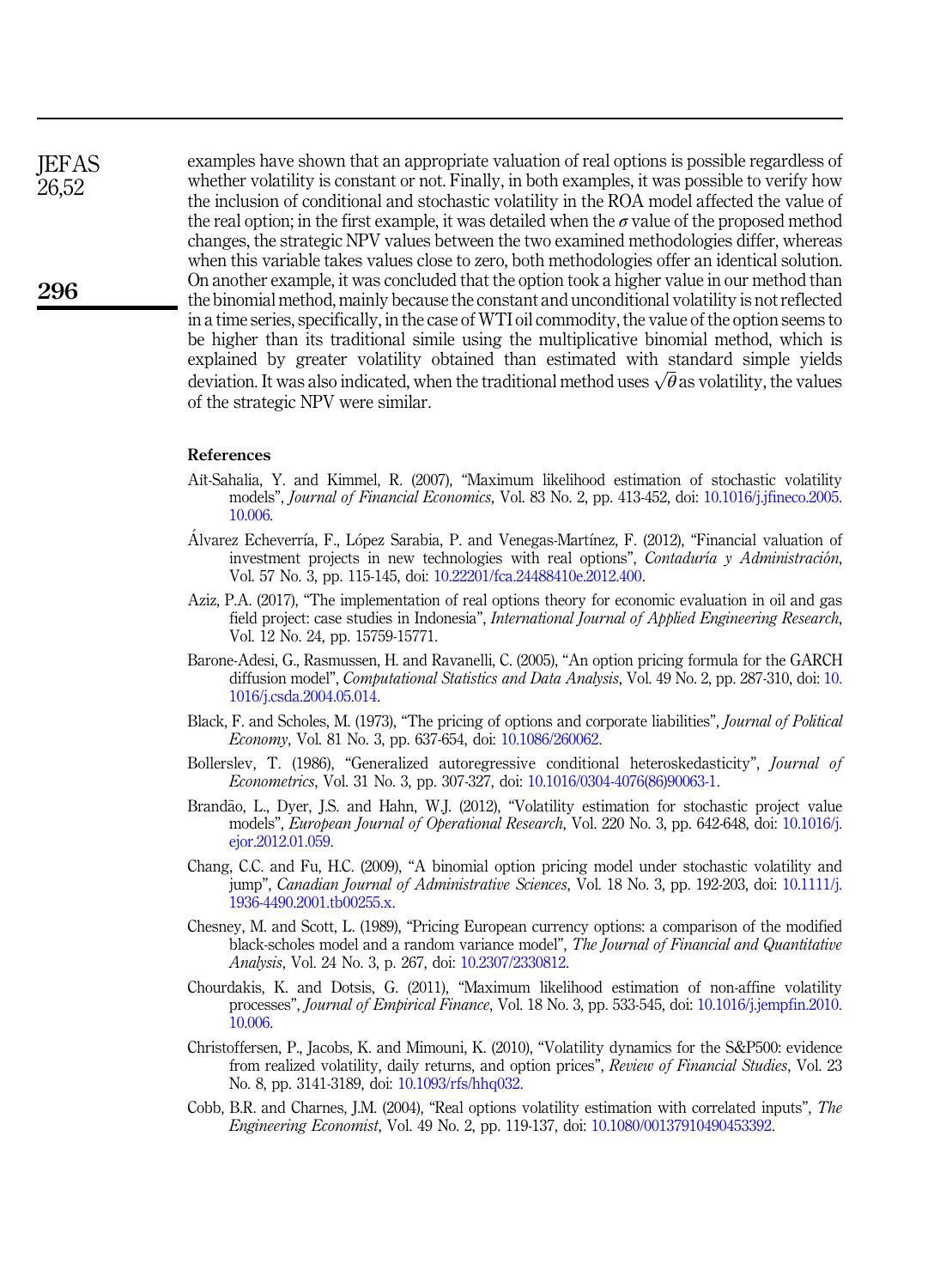- <span id="page-15-16"></span>Copeland, T. and Antikarov, V. (2003), Real Options: A Practitioner's Guide, New edition, New York, NY.
- <span id="page-15-15"></span>Cox, J.C., Ross, S.A. and Rubinstein, M. (1979), "Option pricing: a simplified approach", Journal of Financial Economics, Vol. 7 No. 3, pp. 229-263, doi: [10.1016/0304-405X\(79\)90015-1](https://doi.org/10.1016/0304-405X(79)90015-1).
- <span id="page-15-0"></span>Damodaran, A. (2019), Equity Risk Premiums (ERP): Determinants, Estimation and Implications – the 2019 Edition, pp. 1-135.
- <span id="page-15-1"></span>Dixit, A.K. and Pindyck, R.S. (1994), Investment under Uncertainty, Princeton University Press, Princeton: NJ.
- <span id="page-15-4"></span>Drost, F.C. and Werker, B.J.M. (1996), "Closing the GARCH gap: continuous time GARCH modeling", Journal of Econometrics, Vol. 74 No. 1, pp. 31-57, doi: [10.1016/0304-4076\(95\)01750-X](https://doi.org/10.1016/0304-4076(95)01750-X).
- <span id="page-15-6"></span>Duan, J.C. (1996), "A unified theory of option pricing under stochastic volatility-from GARCH to diffusion", available at: [https://rmi.nus.edu.sg/duanjc/index\\_files/files/opm\\_sv.pdf](https://rmi.nus.edu.sg/duanjc/index_files/files/opm_sv.pdf).
- <span id="page-15-5"></span>Duan, J.C. (1997), "Augmented GARCH (p,q) process and its diffusion limit", *Journal of Econometrics*, Vol. 79, pp. 97-172, doi: [10.1016/S0304-4076\(97\)00009-2.](https://doi.org/10.1016/S0304-4076(97)00009-2)
- <span id="page-15-9"></span>Fernández Castaño, H. (2007), "EGARCH: an asymmetric model for estimating the volatility of financial series", Revista Ingenierías Universidad de Medellín, Vol. 9 No. 16, pp. 49-60, available at: [http://www.scielo.org.co/pdf/rium/v9n16/v9n16a05.pdf.](http://www.scielo.org.co/pdf/rium/v9n16/v9n16a05.pdf)
- <span id="page-15-7"></span>Figa-Talamanca, G. (2009), "Testing volatility autocorrelation in the constant elasticity of variance stochastic volatility model", *Computational Statistics and Data Analysis*, Vol. 53 No. 6, pp. 2201-2218, doi: [10.1016/j.csda.2008.08.024.](https://doi.org/10.1016/j.csda.2008.08.024)
- <span id="page-15-13"></span>Florescu, I. and Viens, F.G. (2008), "Stochastic volatility: option pricing using a multinomial recombining tree", Applied Mathematical Finance, Vol. 15 No. 2, pp. 151-181, doi: [10.1080/](https://doi.org/10.1080/13504860701596745) [13504860701596745.](https://doi.org/10.1080/13504860701596745)
- <span id="page-15-18"></span>Godinho, P.M.C. (2006), "Monte Carlo estimation of project volatility for real options analysis", *Journal* of Applied Finance, Vol. 16 No. 1, pp. 1-34, available at: [http://gemf.fe.uc.pt/workingpapers/pdf/](http://gemf.fe.uc.pt/workingpapers/pdf/2006/gemf06_01.pdf) [2006/gemf06\\_01.pdf.](http://gemf.fe.uc.pt/workingpapers/pdf/2006/gemf06_01.pdf)
- <span id="page-15-8"></span>Grajales Correa, C.A. and Perez Ramırez, F.O. (2008), "Discrete and continuous models to estimate the probability density of stochastic volatility of financial series yields", Cuadernos de Administracion, Vol. 21 No. 36, pp. 113-132, available at: [http://www.scielo.org.co/pdf/cadm/](http://www.scielo.org.co/pdf/cadm/v21n36/v21n36a06.pdf) [v21n36/v21n36a06.pdf.](http://www.scielo.org.co/pdf/cadm/v21n36/v21n36a06.pdf)
- <span id="page-15-17"></span>Herath, H.S.B. and Park, C.S. (2002), "Multi-stage capital investment opportunities as compound real options", The Engineering Economist, Vol. 47 No. 1, pp. 1-27, doi: [10.1080/00137910208965021](https://doi.org/10.1080/00137910208965021).
- <span id="page-15-3"></span>Heston, S.L. (1993), "A closed-form solution for options with stochastic volatility with applications to bond and currency options", Review of Financial Studies, Vol. 6 No. 2, pp. 327-343, doi: [10.1093/](https://doi.org/10.1093/rfs/6.2.327) [rfs/6.2.327.](https://doi.org/10.1093/rfs/6.2.327)
- <span id="page-15-10"></span>Hilliard, J.E. and Schwartz, A. (1996), "Binomial option pricing under stochastic volatility and correlated state variables", Journal of Derivatives, Vol. 4 No. 1, pp. 23-39.
- <span id="page-15-14"></span>Hull, J. (2003), "Solutions manual options, futures, and other derivatives", in Options, Futures, and Other Derivatives.
- <span id="page-15-2"></span>Hull, J. and White, A. (1987), "The Pricing of options on assets with stochastic volatilities", The Journal of Finance, Vol. 42 No. 2, pp. 281-300, doi: [10.1111/j.1540-6261.1987.tb02568.x](https://doi.org/10.1111/j.1540-6261.1987.tb02568.x).
- <span id="page-15-11"></span>Jones, C.S. (2003), "The dynamics of stochastic volatility: evidence from underlying and options markets", Journal of Econometrics, Vol. 116 Nos 1-2, pp. 181-224, doi: [10.1016/S0304-4076\(03\)](https://doi.org/10.1016/S0304-4076(03)00107-6) [00107-6](https://doi.org/10.1016/S0304-4076(03)00107-6).
- <span id="page-15-12"></span>Kaeck, A. and Alexander, C. (2012), "Volatility dynamics for the S&P 500: further evidence from nonaffine, multi-factor jump diffusions", Journal of Banking and Finance, Vol. 36 No. 11, pp. 3110-3121, doi: [10.1016/j.jbankfin.2012.07.012.](https://doi.org/10.1016/j.jbankfin.2012.07.012)

trees

Real options quadrinomial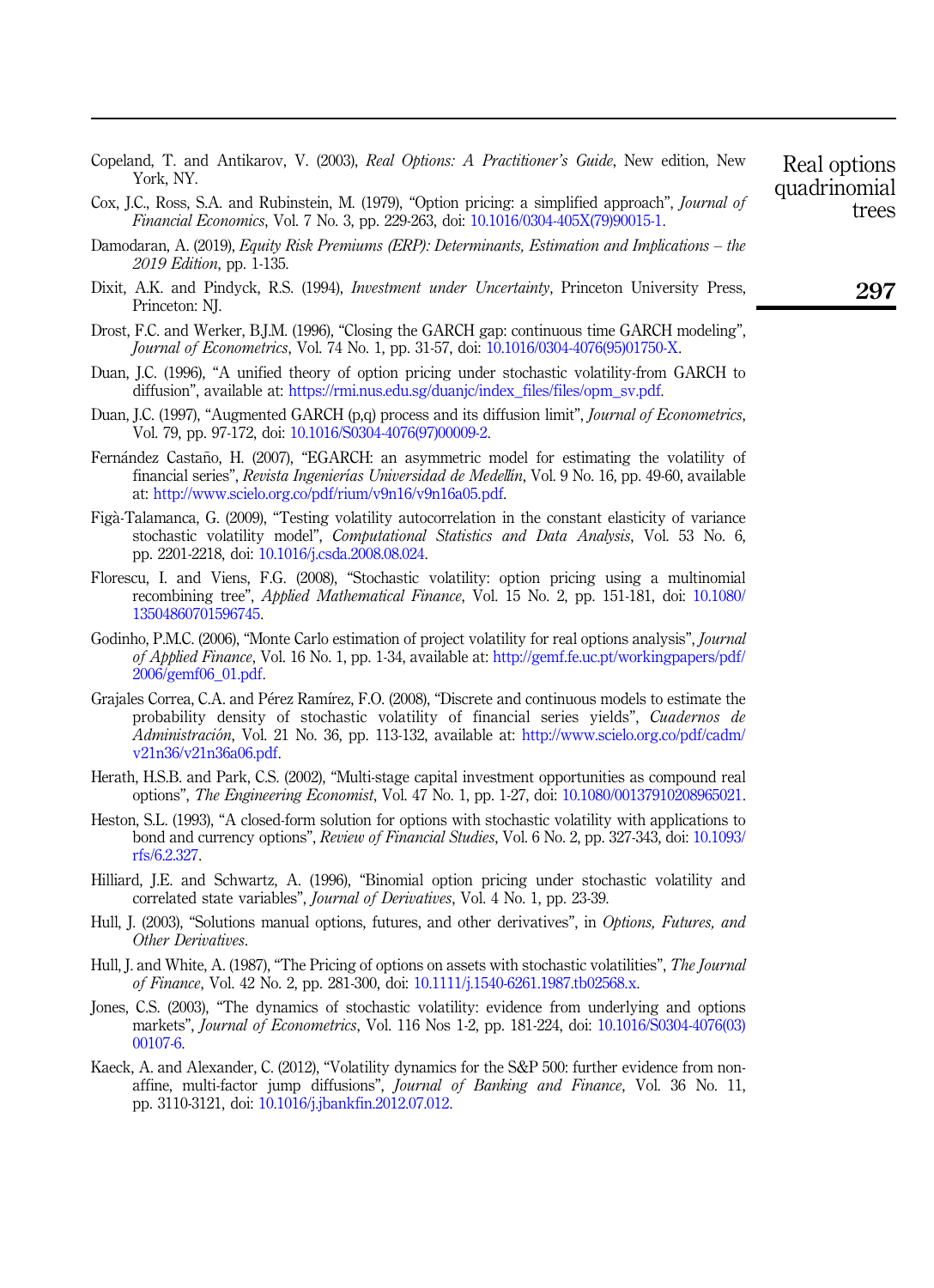<span id="page-16-18"></span><span id="page-16-17"></span><span id="page-16-16"></span><span id="page-16-15"></span><span id="page-16-14"></span><span id="page-16-13"></span><span id="page-16-12"></span><span id="page-16-11"></span><span id="page-16-10"></span><span id="page-16-9"></span><span id="page-16-8"></span><span id="page-16-7"></span><span id="page-16-6"></span><span id="page-16-5"></span><span id="page-16-4"></span><span id="page-16-3"></span><span id="page-16-2"></span><span id="page-16-1"></span><span id="page-16-0"></span>

| <b>JEFAS</b><br>26,52 | Keswani, A. and Shackleton, M.B. (2006), "How real option disinvestment flexibility augments project<br>NPV", European Journal of Operational Research, Vol. 168 No. 1, pp. 240-252, doi: 10.1016/j.ejor.<br>2004.02.028.                                                               |
|-----------------------|-----------------------------------------------------------------------------------------------------------------------------------------------------------------------------------------------------------------------------------------------------------------------------------------|
|                       | Kim, J.S. and Ryu, D. (2015), "Are the KOSPI 200 implied volatilities useful in value-at-risk models?",<br><i>Emerging Markets Review, Elsevier B.V., Vol. 22, pp. 43-64, doi: 10.1016/j.ememar.2014.11.001.</i>                                                                        |
| 298                   | Lari-Lavassani, A., Simchi, M. and Ware, A. (2001), "A discrete valuation of swing options", Canadian<br>Applied Mathematics Quarterly, Vol. 9 No. 1, pp. 37-74, doi: 10.1216/camq/1050519917.                                                                                          |
|                       | Lewis, N. and Spurlock, D. (2004), "Volatility estimation of forecasted project returns for real options<br>analysis", American Society for Engineering Management 2004 National Conference, pp. 1-10,<br>available at: https://scholarworks.bridgeport.edu/xmlui/handle/123456789/772. |
|                       | Mao, X. (1997), in Chichester (Ed.), Stochastic Differential Equations and Applications, Horwood<br>Publishing.                                                                                                                                                                         |
|                       | Marín Sánchez, F. (2010), "Binomial trees for evaluating options on processes derived from the<br>autonomous stochastic differential equation", Ingeniería y Ciencia, Vol. 6 No. 12, pp. 145-170,<br>available at: http://www.scielo.org.co/pdf/ince/v6n12/v6n12a07.pdf.                |
|                       | Moretto, E., Pasquali, S. and Trivellato, B. (2010), "Derivative evaluation using recombining trees under<br>stochastic volatility", <i>Advances and Applications in Statistical Sciences</i> , Vol. 1 No. 2, pp. 453-480.                                                              |
|                       | Mun, J. (2002), Real Options Analysis: Tools and Techniques for Valuing Strategic Investments and<br><i>Decisions</i> , John Wiley & Sons.                                                                                                                                              |
|                       | Nelson, D.B. (1990a), "ARCH models as diffusion approximations", <i>Journal of Econometrics</i> , Vol. 45<br>Nos 1-2, pp. 7-38, doi: 10.1016/0304-4076(90)90092-8.                                                                                                                      |
|                       | Nelson, D.B. (1990b), "Stationarity and persistence in the GARCH(1,1) model", <i>Econometric Theory</i> ,<br>Vol. 6 No. 3, pp. 318-334, doi: 10.1017/S0266466600005296.                                                                                                                 |
|                       | Pareja Vasseur, J. and Cadavid Pérez, C. (2016), "Valuation of pharmaceutical patents through real<br>options: certainty equivalent and utility function", Contaduría y Administración, Vol. 61 No. 4,<br>pp. 794-814, doi: 10.1016/j.cya.2016.06.004.                                  |
|                       | Pareja-Vasseur, J.A. and Marín-Sánchez, F.H. (2019), "Quadrinomial trees to value options in stochastic<br>volatility models", The Journal of Derivatives, Vol. 27 No. 1, pp. 49-66, doi: 10.3905/jod.2019.1.076.                                                                       |
|                       | Pareja-Vasseur, J.A., Marin-Sanchez, F.H. and Tuesta Reategui, V. (2020), "GARCH-type volatility in<br>the multiplicative quadrinomial tree method: an application to real options", Contaduría y<br>Administración, Vol. 66 No. 2, pp. 1-25, doi: 10.22201/fca.24488410e.2021.2331.    |
|                       | Peng, B. and Peng, F. (2016), "Pricing maximum-minimum bidirectional options in trinomial CEV<br>model", Journal of Economics, Finance and Administrative Science, Vol. 21 No. 41, pp. 50-55,<br>doi: 10.1016/j.jefas.2016.06.001.                                                      |
|                       | Plienpanich, T., Sattayatham, P. and Thao, T.H. (2009), "Fractional integrated GARCH diffusion limit<br>models", <i>Journal of the Korean Statistical Society</i> , Vol. 38 No. 3, pp. 231-238, doi: 10.1016/j.jkss.<br>2008.10.003.                                                    |
|                       | Ritchken, P. and Trevor, R. (1999), "Pricing options under generalized GARCH and stochastic<br>volatility processes", The Journal of Finance, Vol. 54 No. 1, pp. 377-402, doi: 10.1111/0022-<br>1082,00109.                                                                             |
|                       | Rogers, J. (2002), Strategy, Value and Risk: The Real Options approach Reconciling Innovation, Strategy<br>and Value Management, Palgrave Macmillan, Ney York, available at: http://citeseerx.ist.psu.<br>edu/viewdoc/download?doi=10.1.1.453.7608&rep=rep1&type=pdf.                   |
|                       | Sabet, A.H. and Heaney, R. (2017), "Real options and the value of oil and gas firms: an empirical<br>analysis", Journal of Commodity Markets, Elsevier B.V., Vol. 6, September 2015, pp. 50-65,<br>doi: 10.1016/j.jcomm.2017.05.001.                                                    |
|                       | Scott, L.O. (1987), "Option pricing when the variance changes randomly: theory, estimation, and an<br>application", The Journal of Financial and Quantitative Analysis, Vol. 22 No. 4, p. 419, doi: 10.<br>2307/2330793.                                                                |
|                       |                                                                                                                                                                                                                                                                                         |